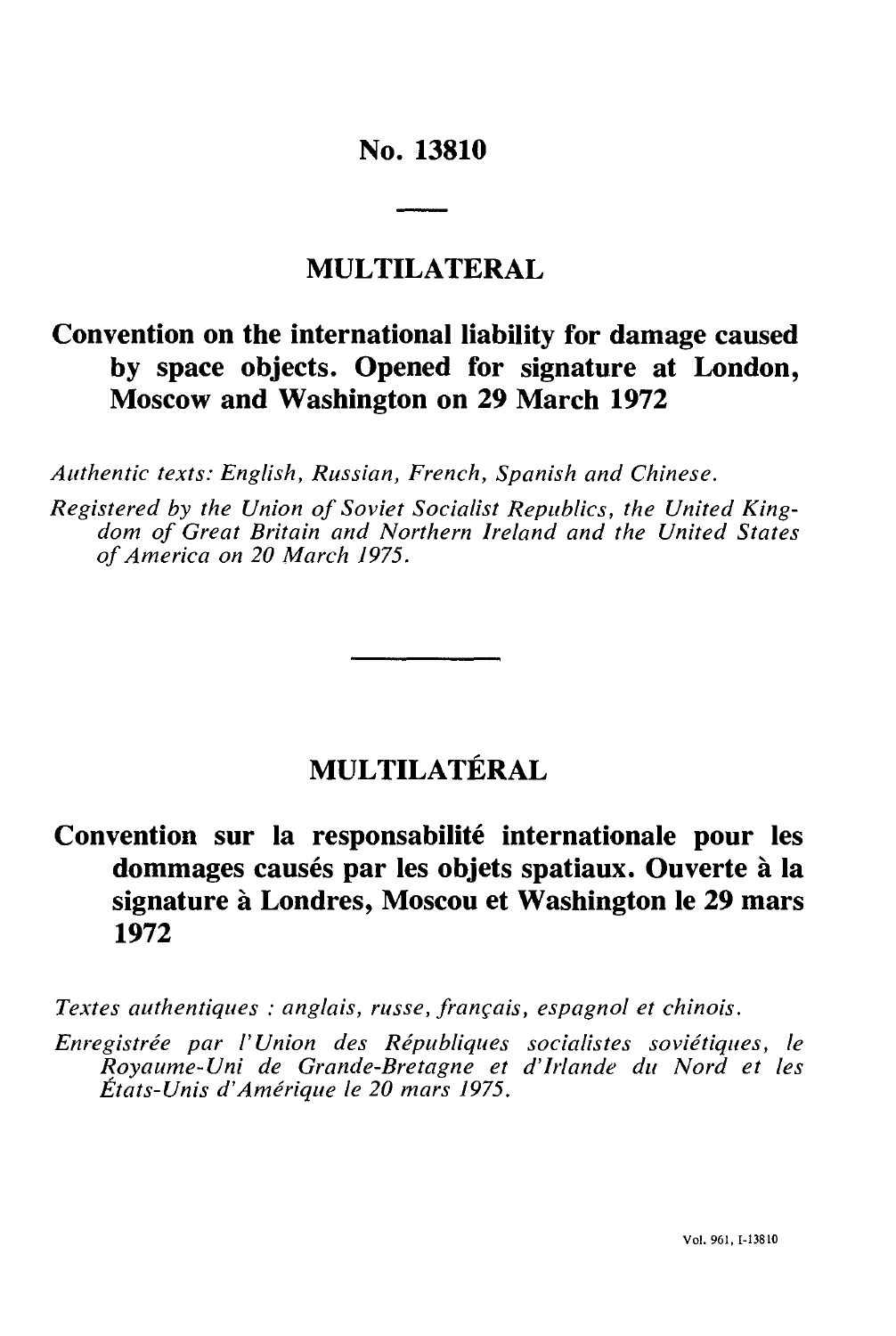# CONVENTION1 ON INTERNATIONAL LIABILITY FOR DAMAGE CAUSED BY SPACE OBJECTS

### The States Parties to this Convention,

Recognising the common interest of all mankind in furthering the explora tion and use of outer space for peaceful purposes,

' Came into force on 1 September 1972, the date of deposit of the fifth instrument of ratification\* with the Governments of the Union of Soviet Socialist Republics, the United Kingdom of Great Britain and Northern Ireland or the United States of America, in accordance with article XXIV (3), The instruments were deposited as indicated hereafter:

|                  |          | Date of deposit<br>of instrument of ratification<br>at London (L), Moscow (M) |                     |
|------------------|----------|-------------------------------------------------------------------------------|---------------------|
| State            |          | or Washington $(W)$                                                           | <b>State</b>        |
| Bulgaria  16 May |          | 1972 $(L)$                                                                    | Ireland** $\dots$ . |
|                  | 14 June  | 1972 $(W)$                                                                    | Ecuador             |
|                  | $14$ May | $1973$ (M)                                                                    | German Democi       |
|                  |          | $1972$ (W)                                                                    | $public \ldots$     |
|                  |          |                                                                               | Niger               |

|                                    | Date of deposit<br>of instrument of ratification |                           |  |  |  |
|------------------------------------|--------------------------------------------------|---------------------------|--|--|--|
|                                    |                                                  | at London (L), Moscow (M) |  |  |  |
| State                              |                                                  | or Washington (W)         |  |  |  |
|                                    |                                                  |                           |  |  |  |
| Ecuador  17 August 1972 (W)        |                                                  |                           |  |  |  |
| German Democratic Re-              |                                                  |                           |  |  |  |
| public $\ldots$ 30 August 1972 (M) |                                                  |                           |  |  |  |
|                                    |                                                  |                           |  |  |  |

 $S$ ubsequently, the Convention entered into force in respect of the following States as indicated hereafter,<br>Subsequently, the Convention entered into force in respect of the following States as indicated hereafter, i.e., on the date of the deposit of their instruments of ratification or accession with the Governments of the Union of Soviet Socialist Republics, the United Kingdom of Great Britain and Northern Ireland, or the United States of America, in accordance with article XXIV(4):

| Date of deposit of instrument<br>of ratification or accession (a)<br>at London (L), Moscow (M) |                         |                | Date of deposit of instrument<br>of ratification or accession (a)<br>at London (L), Moscow (M) |                   |                 |  |
|------------------------------------------------------------------------------------------------|-------------------------|----------------|------------------------------------------------------------------------------------------------|-------------------|-----------------|--|
| <b>State</b>                                                                                   | or Washington $(W)$     |                |                                                                                                | or Washington (W) |                 |  |
| Australia  20 January                                                                          |                         | 1975 $a(M)$    | State or i<br>Sri Lanka 9 April                                                                |                   | 1973 a $(M, W)$ |  |
| Botswana  11 March                                                                             |                         | 1974 (W)       |                                                                                                | $3$ May           | 1973 $a$ (L)    |  |
| Brazil  9 March                                                                                |                         | 1973 (L,M,W)   | Switzerland  22 January                                                                        |                   | 1974 (L,M,W)    |  |
| Byelorussian Soviet So-                                                                        |                         |                | Tunisia  18 May                                                                                |                   | $1973$ (W)      |  |
| cialist Republic  27 December 1973 (M)                                                         |                         |                |                                                                                                | $30$ May          | 1973 (M)        |  |
| Cyprus $\ldots \ldots \ldots \ldots \ldots$ 15 May                                             |                         | 1973 $(L)$     |                                                                                                | 6 June            | 1973 $(L)$      |  |
|                                                                                                | 23 May                  | 1973 (M, W)    | Ukrainian Soviet Social-                                                                       |                   |                 |  |
| Dominican Republic  23 February 1973 (W)                                                       |                         |                | ist Republic $\ldots \ldots \ldots$ 16 October                                                 |                   | 1973 $(M)$      |  |
|                                                                                                |                         | 1973 a (W)     | Union of Soviet Socialist                                                                      |                   |                 |  |
|                                                                                                | 4 May                   | 1973 $a(L)$    | Republics  9 October                                                                           |                   | 1973 (L,M,W)    |  |
|                                                                                                | 14 May                  | 1973 a (M)     | United Kingdom of Great                                                                        |                   |                 |  |
| Hungary  27 December 1972 $(L, M, W)$                                                          |                         |                | Britain and Northern                                                                           |                   |                 |  |
|                                                                                                |                         |                | Ireland  9 October                                                                             |                   | 1973 (L.M.W)    |  |
|                                                                                                | 21 February 1974 $(L)$  |                | (In respect of the United                                                                      |                   |                 |  |
|                                                                                                | 22 February 1974 (M)    |                | Kingdom of Great Bri-                                                                          |                   |                 |  |
|                                                                                                |                         | 1972 a (M)     | tain and Northern Ire-                                                                         |                   |                 |  |
| Kuwait**  30 October                                                                           |                         | 1972 $(L)$     | land, the Associated                                                                           |                   |                 |  |
|                                                                                                | 15 November 1972 (W)    |                | States (Antigua, Domi-                                                                         |                   |                 |  |
|                                                                                                | 23 November 1972 (M)    |                | nica, Grenada, St. Kitts-                                                                      |                   |                 |  |
|                                                                                                |                         | $1973$ (M)     | Nevis-Anguilla, St. Lu-                                                                        |                   |                 |  |
|                                                                                                | 22 March                | $1973$ (W)     | cia and St. Vincent) and                                                                       |                   |                 |  |
|                                                                                                | 25 April 1973 (L)       |                | Territories under the                                                                          |                   |                 |  |
| Mexico  8 April                                                                                |                         | 1974 (L,M.W)   | territorial sovereignty                                                                        |                   |                 |  |
| Mongolia  5 September 1972 (W)                                                                 |                         |                | of the United King-                                                                            |                   |                 |  |
|                                                                                                | 14 September 1972 $(L)$ |                | dom, as well as the State                                                                      |                   |                 |  |
|                                                                                                | 20 October              | 1972 (M)       | of Brunei and the British                                                                      |                   |                 |  |
| New Zealand** 30 October                                                                       |                         | 1974 (M,W)     | Solomon Islands Pro-                                                                           |                   |                 |  |
| Pakistan  4 April                                                                              |                         | 1973 $(W)$     | tectorate.)                                                                                    |                   |                 |  |
|                                                                                                | 10 April                | 1973 (L)       | United States of Amer-                                                                         |                   |                 |  |
|                                                                                                | 29 May                  | 1973 $(M)$     | ica  9 October                                                                                 |                   | 1973 (L,M,W)    |  |
|                                                                                                |                         | 1974 (W)       |                                                                                                | 20 August         | 1973 a $(W)$    |  |
| Poland $\ldots \ldots \ldots \ldots \ldots 25$ January                                         |                         | 1973 $(L,M,W)$ | Zambia 21 August                                                                               |                   | 1973 $a(M)$     |  |
|                                                                                                |                         | 1974 $a$ (L)   |                                                                                                | 28 August         | 1973 $a(L)$     |  |
| Republic of China  9 February                                                                  |                         | $1973$ (W)     |                                                                                                |                   |                 |  |

\* By notes dated 22 December 1976 the Secretariat, in the fulfilment of its functions under article 5(2) of the General Assembly Regulations to give effect to Article 102 of the Charter, drew the attention of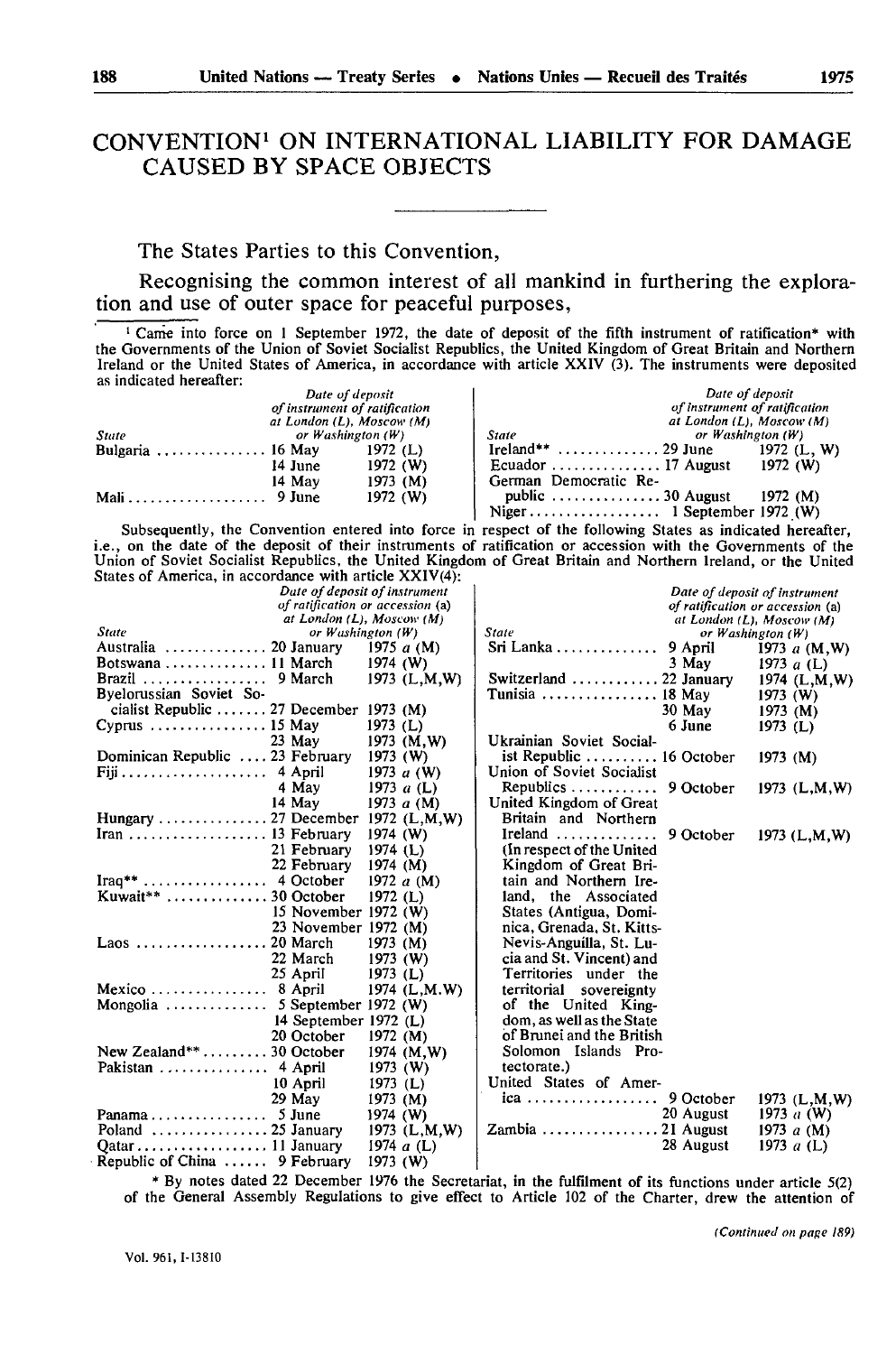Recalling the Treaty on Principles Governing the Activities of States in the Exploration and Use of Outer Space, including the Moon and Other Celestial Bodies, <sup>1</sup>

Taking into consideration that, notwithstanding the precautionary measures to be taken by States and international intergovernmental organisations involved in the launching of space objects, damage may on occasion be caused by such objects,

Recognizing the need to elaborate effective international rules and proce dures concerning liability for damage caused by space objects and to ensure, in particular, the prompt payment under the terms of this Convention of a full and equitable measure of compensation to victims of such damage,

Believing that the establishment of such rules and procedures will contribute to the strengthening of international co-operation in the field of the exploration and use of outer space for peaceful purposes,

Have agreed on the following:

*Article I.* For the purposes of this Convention:

*(a)* The term "damage" means loss of life, personal injury or other impair ment of health; or loss of or damage to property of States or of persons, natural or juridical, or property of international intergovernmental organisations;

*(b)* The term "launching" includes attempted launching;

*(c)* The term "launching State" means:

(i) a state which launches or procures the launching of a space object;

(ii) a State from whose territory or facility a space object is launched;

*(d)* The term "space object" includes component parts of a space object as well as its launch vehicle and parts thereof.

*Article H.* A launching State shall be absolutely liable to pay compensation for damage caused by its space object on the surface of the earth or to aircraft in flight.

*<sup>(</sup>Foot-note I continued from page 188)*

the three depositaries to the fact that six instruments of ratification appeared to have been deposited in London, Moscow or Washington as at 30 August 1972 and that, having regard to article XXIV (3) of the Convention, it seemed that the latter should be considered as having entered into force on 30 August 1972 rather than 1 September 1972, the date indicated in the joint request for registration. In this connexion the Secretariat received the following clarifications from the depositaries:

United Kingdom of Great Britain and Northern Ireland (communication received on 17 March 1977): "... The United Kingdom, United States and the Soviet Union informed the Secretary-General that the Convention had entered into force on 1 September 1972. Our communication was in furtherance of our responsibilities as a Depositary Government to inform States and other institutions when the number of ratifications required for the entry into force of the Treaty had been received. The United Kingdom<br>remains of the view that the Outer Space Liability Convention entered into force on 1 September 1972."

United States of America (communication received on 17 March 1977): Same communication, in essence, as the one received from the United Kingdom.

Union of Soviet Socialist Republics (communication received on 30 November 1976): *(Translation) ...* The instruments of ratification of the Convention ... were deposited in Moscow by Bulgaria on 14 May 1973 and by the German Democratic Republic on 30 August 1972.

<sup>\*\*</sup> See p. 260 of this volume for the texts of the reservations and declarations made upon ratification and accession.

<sup>1</sup> United Nations, *treaty Series,* vol. 610, p. 205.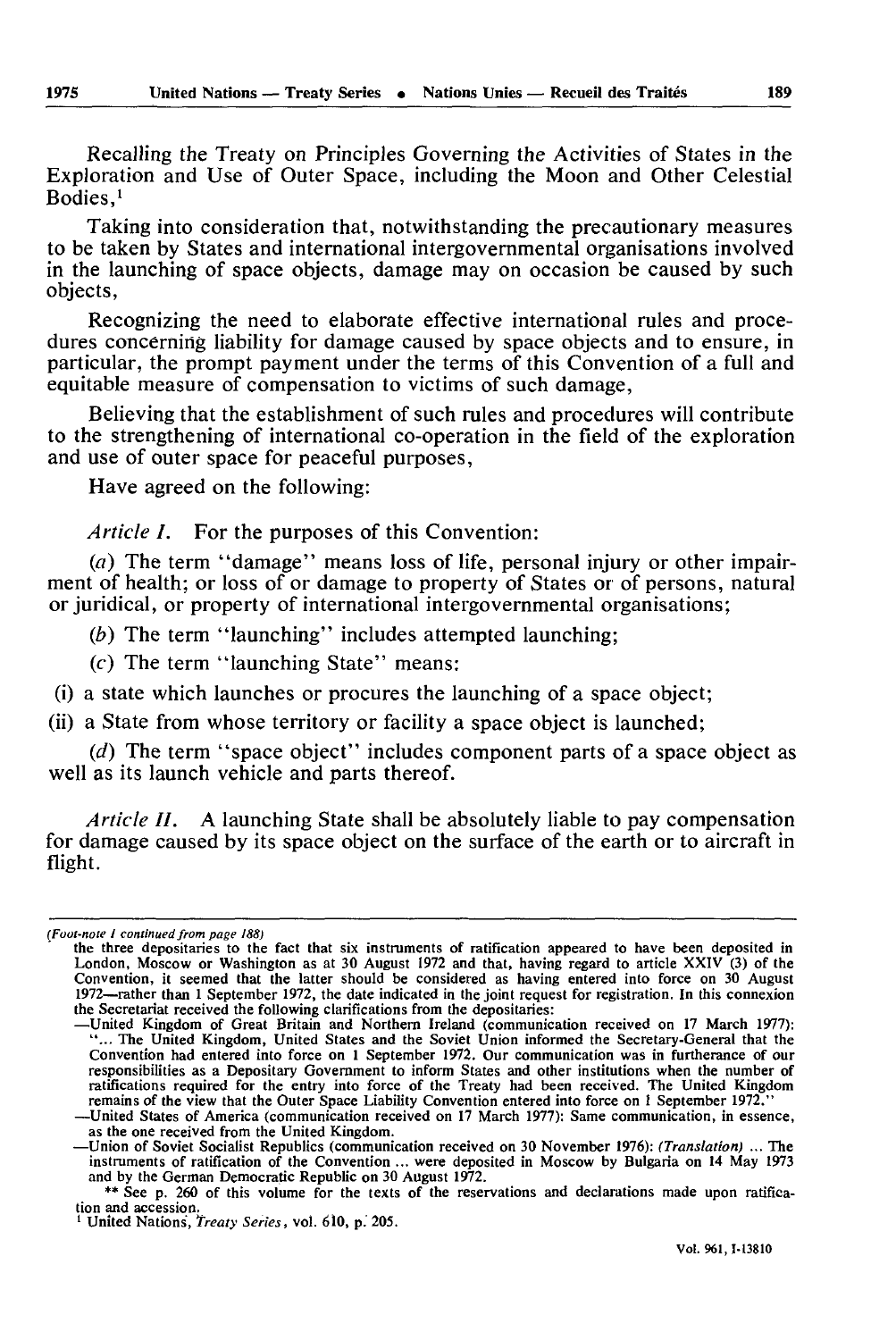*Article III.* In the event of damage being caused elsewhere than on the surface of the earth to a space object of one launching State or to persons or property on board such a space object by a space object of another launching State, the latter shall be liable only if the damage is due to its fault or the fault of persons for whom it is responsible.

*Article IV.* 1. In the event of damage being caused elsewhere than on the surface of the earth to a space object of one launching State or to persons or property on board such a space object by a space object of another launching State, and of damage thereby being caused to a third State or to its natural or juridical persons, the first two States shall be jointly and severally liable to the third State, to the extent indicated by the following:

- *(a)* If the damage has been caused to the third State on the surface of the earth or to aircraft in flight, their liability to the third State shall be absolute;
- *(b)* If the damage has been caused to a space object of the third State or to persons or property on board that space object elsewhere than on the surface of the earth, their liability to the third State shall be based on the fault of either of the first two States or on the fault of persons for whom either is responsible.

2. In all cases of joint and several liability referred to in paragraph 1 of this Article, the burden of compensation for the damage shall be apportioned between the first two States in accordance with the extent to which they were at fault; if the extent of the fault of each of these States cannot be established, the burden of compensation shall be apportioned equally between them. Such apportion ment shall be without prejudice to the right of the third State to seek the entire compensation due under this Convention from any or all of the launching States which are jointly and severally liable.

*Article V.* 1. Whenever two or more States jointly launch a space object, they shall be jointly and severally liable for any damage caused.

2. A launching State which has paid compensation for damage shall have the right to present a claim for indemnification to other participants in the joint launching. The participants in a joint launching may conclude agreements regarding the apportioning among themselves of the financial obligation in re spect of which they are jointly and severally liable. Such agreements shall be without prejudice to the right of a State sustaining damage to seek the entire compensation due under this Convention from any or all of the launching States which are jointly and severally liable.

3. A State from whose territory or facility a space object is launched shall be regarded as a participant in a joint launching.

*Article VI.* 1. Subject to the provisions of paragraph 2 of this Article, exoneration from absolute liability shall be granted to the extent that a launching State establishes that the damage has resulted either wholly or partially from gross negligence or from an act or omission done with intent to cause damage on the part of a claimant State or of natural or juridical persons it represents.

No exoneration whatever shall be granted in cases where the damage has resulted from activities conducted by a launching State which are not in conformity with international law including, in particular, the Charter of the United Nations and the Treaty on Principles Governing the Activities of States in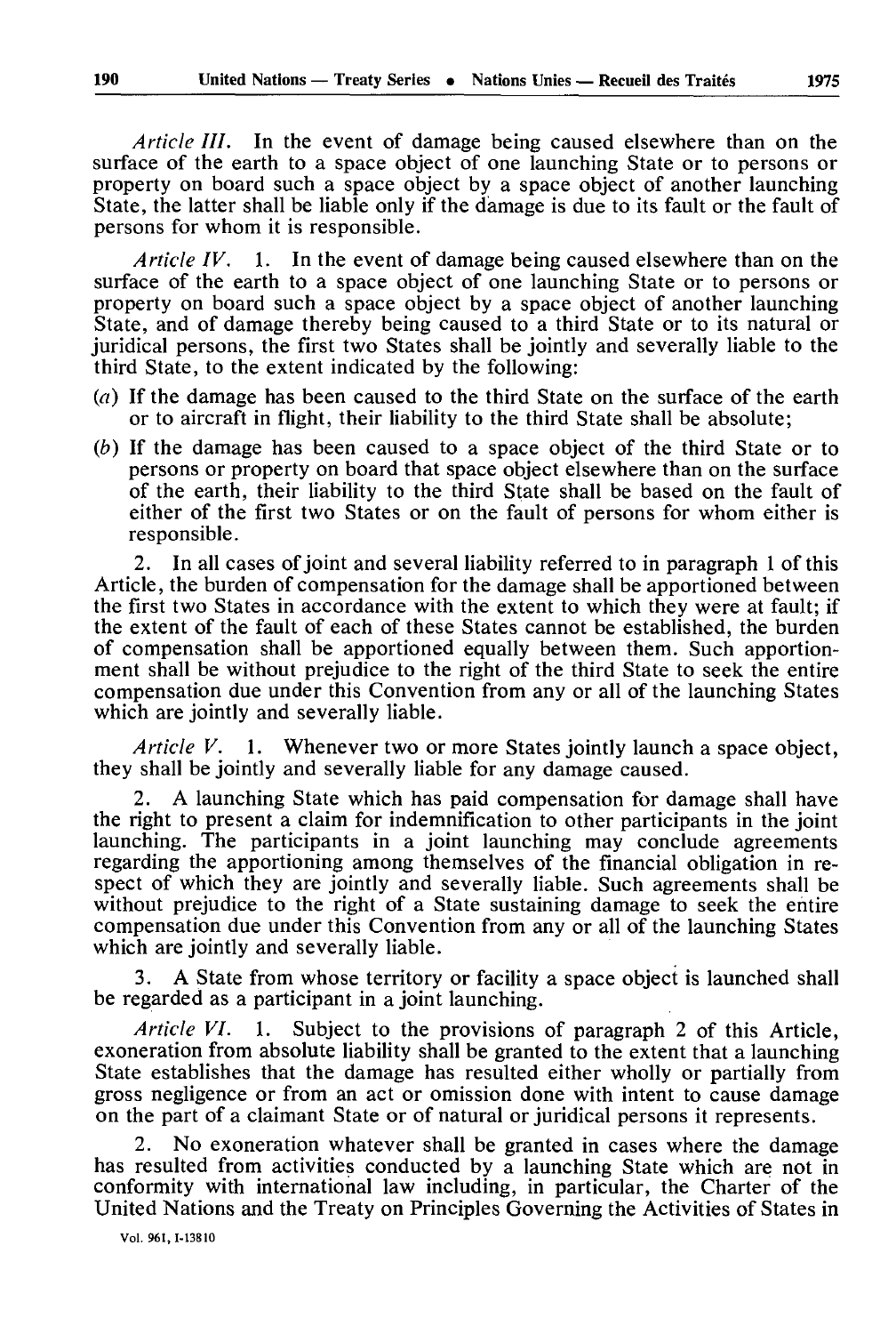the Exploration and Use of Outer Space, including the Moon and Other Celestial Bodies.

*Article VII.* The provisions of this Convention shall not apply to damage caused by a space object of a launching State to:

- *(a)* nationals of that launching State;
- *(b)* foreign nationals during such time as they are participating in the operation of that space object from the time of its launching or at any stage thereafter until its descent, or during such time as they are in the immediate vicinity of a planned launching or recovery area as the result of an invitation by that launching State.

*Article VIII.* 1. A State which suffers damage, or whose natural or juridi cal persons suffer damage, may present to a launching State a claim for compen sation for such damage.

2. If the State of nationality has not presented a claim, another State may, in respect of damage sustained in its territory by any natural or juridical person, present a claim to a launching State.

3. If neither the State of nationality nor the State in whose territory the damage was sustained has presented a claim or notified its intention of present ing a claim, another State may, in respect of damage sustained by its permanent residents, present a claim to a launching State.

*Article IX.* A claim for compensation for damage shall be presented to a launching State through diplomatic channels. If a State does not maintain diplo matic relations with the launching State concerned, it may request another State to present its claim to that launching State or otherwise represent its interests under this Convention. It may also present its claim through the Secretary-General of the United Nations, provided the claimant State and the launching State are both Members of the United Nations.

*Article X.* 1. A claim for compensation for damage may be presented to a launching State not later than one year following the date of the occurrence of the damage or the identification of the launching State which is liable.

2. If, however, a State does not know of the occurrence of the damage or has not been able to identify the launching State which is liable, it may present a claim within one year following the date on which it learned of the afore mentioned facts; however, this period shall in no event exceed one year follow ing the date on which the State could reasonably be expected to have learned of the facts through the exercise of due diligence.

3. The time-limits specified in paragraphs 1 and 2 of this Article shall apply even if the full extent of the damage may not be known. In this event, however, the claimant State shall be entitled to revise the claim and submit additional documentation after the expiration of such time-limits until one year after the full extent of the damage is known.

*Article XL* 1. Presentation of a claim to a launching State for compensa tion for damage under this Convention shall not require the prior exhaustion of any local remedies which may be available to a claimant State or to natural or juridical persons it represents.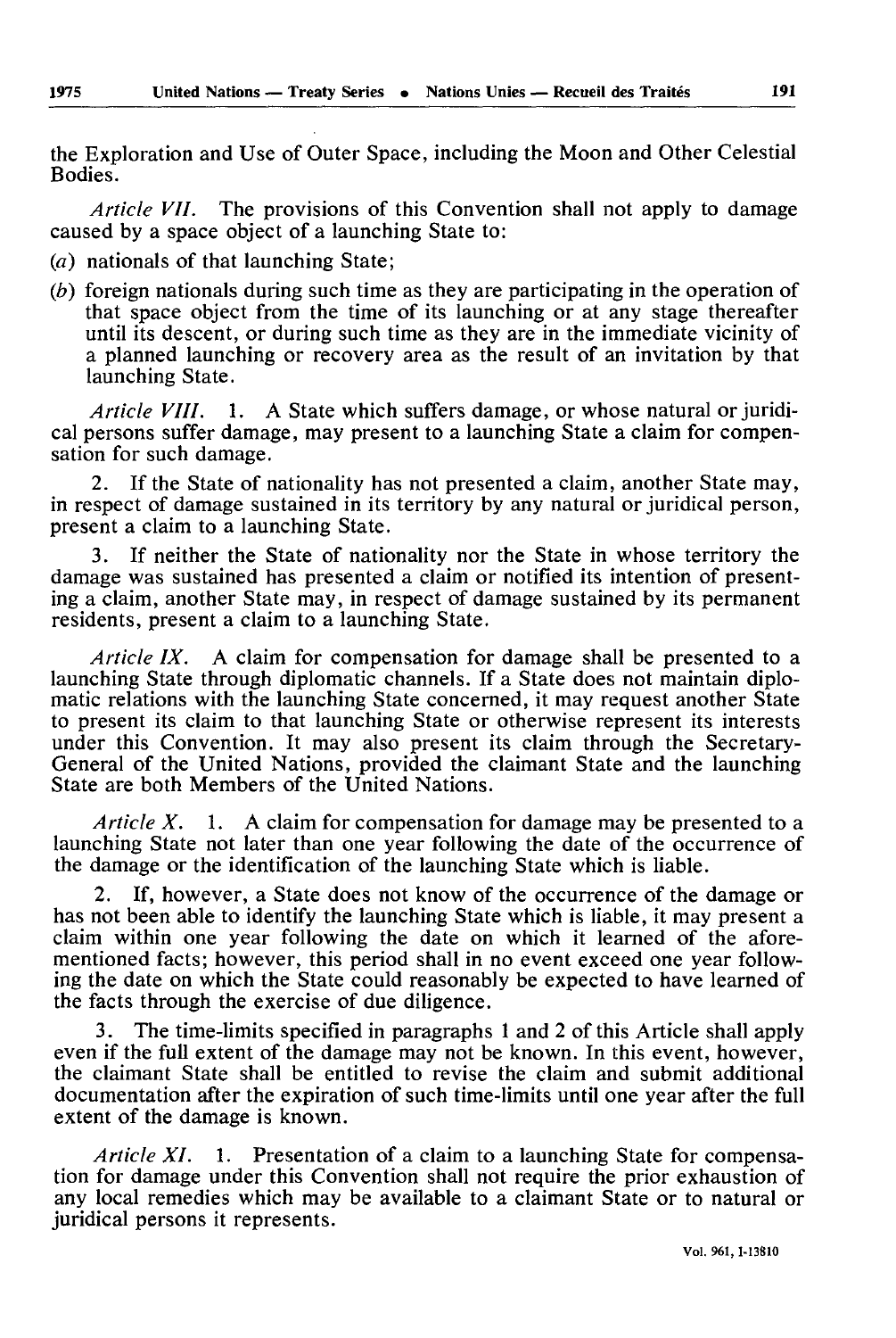2. Nothing in this Convention shall prevent a State, or natural or juridical persons it might represent, from pursuing a claim in the courts or administrative tribunals or agencies of a launching State. A State shall not, however, be entitled to present a claim under this Convention in respect of the same damage for which a claim is being pursued in the courts or administrative tribunals or agencies of a launching State or under another international agreement which is binding on the States concerned.

*Article XII.* The compensation which the launching State shall be liable to pay for damage under this Convention shall be determined in accordance with international law and the principles of justice and equity, in order to provide such reparation in respect of the damage as will restore the person, natural or juridical, State or international organisation on whose behalf the claim is presented to the condition which would have existed if the damage had not oc curred.

*Article XIII.* Unless the claimant State and the State from which compen sation is due under this Convention agree on another form of compensation, the compensation shall be paid in the currency of the claimant State or, if that State so requests, in the currency of the State from which compensation is due.

*Article XIV.* If no settlement of a claim is arrived at through diplomatic negotiations as provided for in Article IX, within one year from the date on which the claimant State notifies the launching State that it has submitted the documentation of its claim, the parties concerned shall establish a Claims Commission at the request of either party.

*Article XV.* 1. The Claims Commission shall be composed of three mem bers: one appointed by the claimant State, one appointed by the launching State and the third member, the Chairman, to be chosen by both parties jointly. Each party shall make its appointment within two months of the request for the establishment of the Claims Commission.

2. If no agreement is reached on the choice of the Chairman within four months of the request for the establishment of the Commission, either party may request the Secretary-General of the United Nations to appoint the Chairman within a further period of two months.

*Article XVI.* 1. If one of the parties does not make its appointment within the stipulated period, the Chairman shall, at the request of the other party, con stitute a single-member Claims Commission.

Any vacancy which may arise in the Commission for whatever reason shall be filled by the same procedure adopted for the original appointment.

3. The Commission shall determine its own procedure.

4. The Commission shall determine the place or places where it shall sit and all other administrative matters.

5. Except in the case of decisions and awards by a single-member Commission, all decision and awards of the Commission shall be by majority vote.

*Article XVII.* No increase in the membership of the Claims Commission shall take place by reason of two or more claimant States or launching States being joined in any one proceeding before the Commission. The claimant States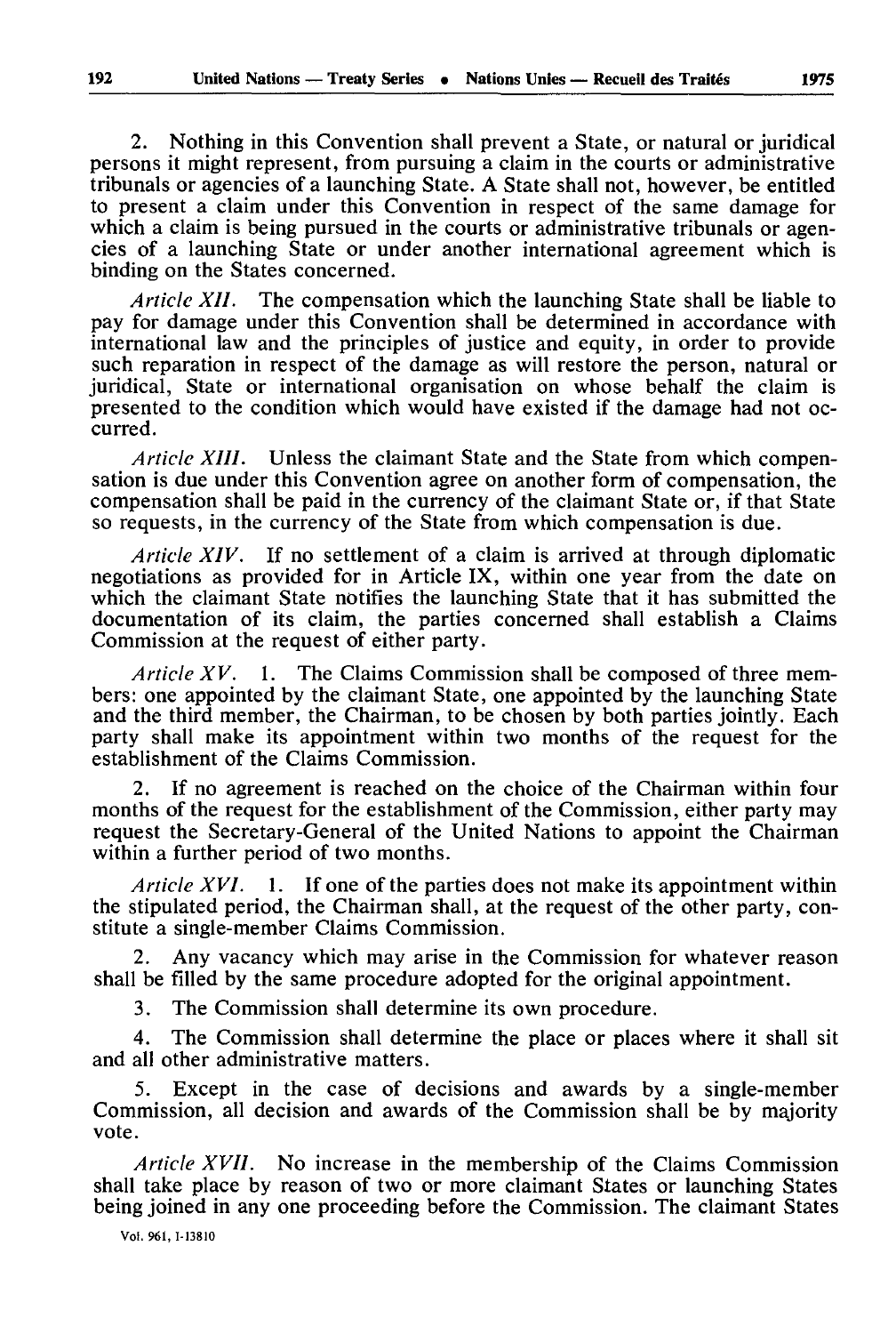so joined shall collectively appoint one member of the Commission in the same manner and subject to the same conditions as would be the case for a single claimant State. When two or more launching States are so joined, they shall collectively appoint one member of the Commission in the same way. If the claimant States or the launching States do not make the appointment within the stipulated period, the Chairman shall constitute a single-member Commission.

*Article XVIII.* The Claims Commission shall decide the merits of the claim for compensation and determine the amount of compensation payable, if any.

*Article XIX.* 1. The Claims Commission shall act in accordance with the provisions of Article XII.

2. The decision of the Commission shall be final and binding if the parties have so agreed; otherwise the Commission shall render a final and recommendatory award, which the parties shall consider in good faith. The Commission shall state the reasons for its decision or award.

3. The Commission shall give its decision or award as promptly as possible and no later than one year from the date of its establishment, unless an extension of this period is found necessary by the Commission.

4. The Commission shall make its decision or award public. It shall deliver a certified copy of its decision or award to each of the parties and to the Secretary-General of the United Nations.

*Article XX.* The expenses in regard to the Claims Commission shall be borne equally by the parties, unless otherwise decided by the Commission.

*Article XXI.* If the damage caused by a space object presents a large-scale danger to human life or seriously interferes with the living conditions of the population or the functioning of vital centres, the States Parties, and in particular the launching State, shall examine the possibility of rendering appropriate and rapid assistance to the State which has suffered the damage, when it so requests. However, nothing in this Article shall affect the rights or obligations of the States Parties under this Convention.

*Article XXII.* 1. In this Convention, with the exception of Articles XXIV to XXVII, references to States shall be deemed to apply to any international intergovernmental organisation which conducts space activities if the organisa tion declares its acceptance of the rights and obligations provided for in this Convention and if a majority of the States members of the organisation are State Parties to this Convention and to the Treaty on Principles Governing the Activi ties of States in the Exploration and Use of Outer Space, including the Moon and Other Celestial Bodies.

2. States members of any such organisation which are States Parties to this Convention shall take all appropriate steps to ensure that the organisation makes a declaration in accordance with the preceding paragraph.

3. If an international intergovernmental organisation is liable for damage by virtue of the provisions of this Convention, that organisation and those of its members which are States Parties to this Convention shall be jointly and sev erally liable; provided, however, that:

*(a)* any claim for compensation in respect of such damage shall be first presented to the organisation;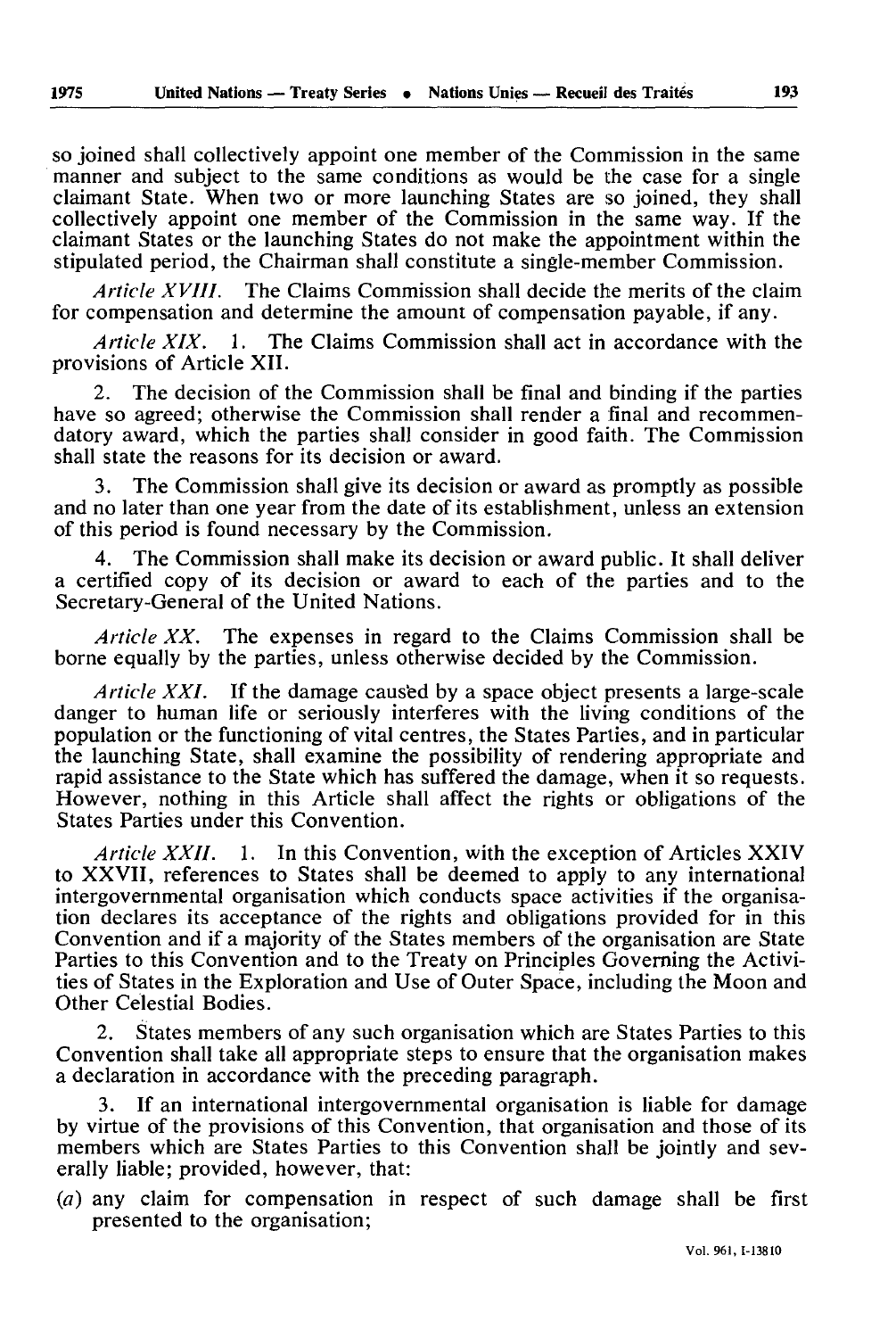*(b)* only where the organisation has not paid, within a period of six months, any sum agreed or determined to be due as compensation for such damage, may the claimant State invoke the liability of the members which are States Par ties to this Convention for the payment of that sum.

Any claim, pursuant to the provisions of this Convention, for compensation in respect of damage caused to an organisation which has made a declara tion in accordance with paragraph 1 of this Article shall be presented by a State member of the organisation which is a State Party to this Convention,

*Article XXIII.* 1. The provisions of this Convention shall not affect other international agreements in force in so far as relations between the States Parties to such agreements are concerned.

2. No provision of this Convention shall prevent States from concluding international agreements reaffirming, supplementing or extending its provisions.

*Article XXIV.* 1. This Convention shall be open to all States for signa ture. Any State which does not sign this Convention before its entry into force in accordance with paragraph 3 of this Article may accede to it at any time.

2. This Convention shall be subject to ratification by signatory States. Instruments of ratification and instruments of accession shall be deposited with the Governments of the United Kingdom of Great Britain and Northern Ireland, the Union of Soviet Socialist Republics and the United States of America, which are hereby designated the Depositary Governments.

3. This Convention shall enter into force on the deposit of the fifth in strument of ratification.

4. For States whose instruments of ratification or accession are deposited subsequent to the entry into force of this Convention, it shall enter into force on the date of the deposit of their instruments of ratification or accession.

*5.* The Depositary Governments shall promptly inform all signatory and acceding States of the date of each signature, the date of deposit of each instru ment of ratification of and accession to this Convention, the date of its entry into force and other notices.

This Convention shall be registered by the Depositary Governments pursuant to Article 102 of the Charter of the United Nations.

*Article XXV.* Any State Party to this Convention may propose amend ments to this Convention. Amendments shall enter into force for each State Party to the Convention accepting the amendments upon their acceptance by a majority of the States Parties to the Convention and thereafter for each remain ing State Party on the date of acceptance by it.

*Article XXVI.* Ten years after the entry into force of this Convention, the question of the review of this Convention shall be included in the provisional agenda of the United Nations General Assembly in order to consider, in the light of past application of the Convention, whether it requires revision. However, at any time after the Convention has been in force for five years, and at the request of one third of the States Parties to the Convention, and with the concurrence of the majority of the States Parties, a conference of the States Parties shall be convened to review this Convention.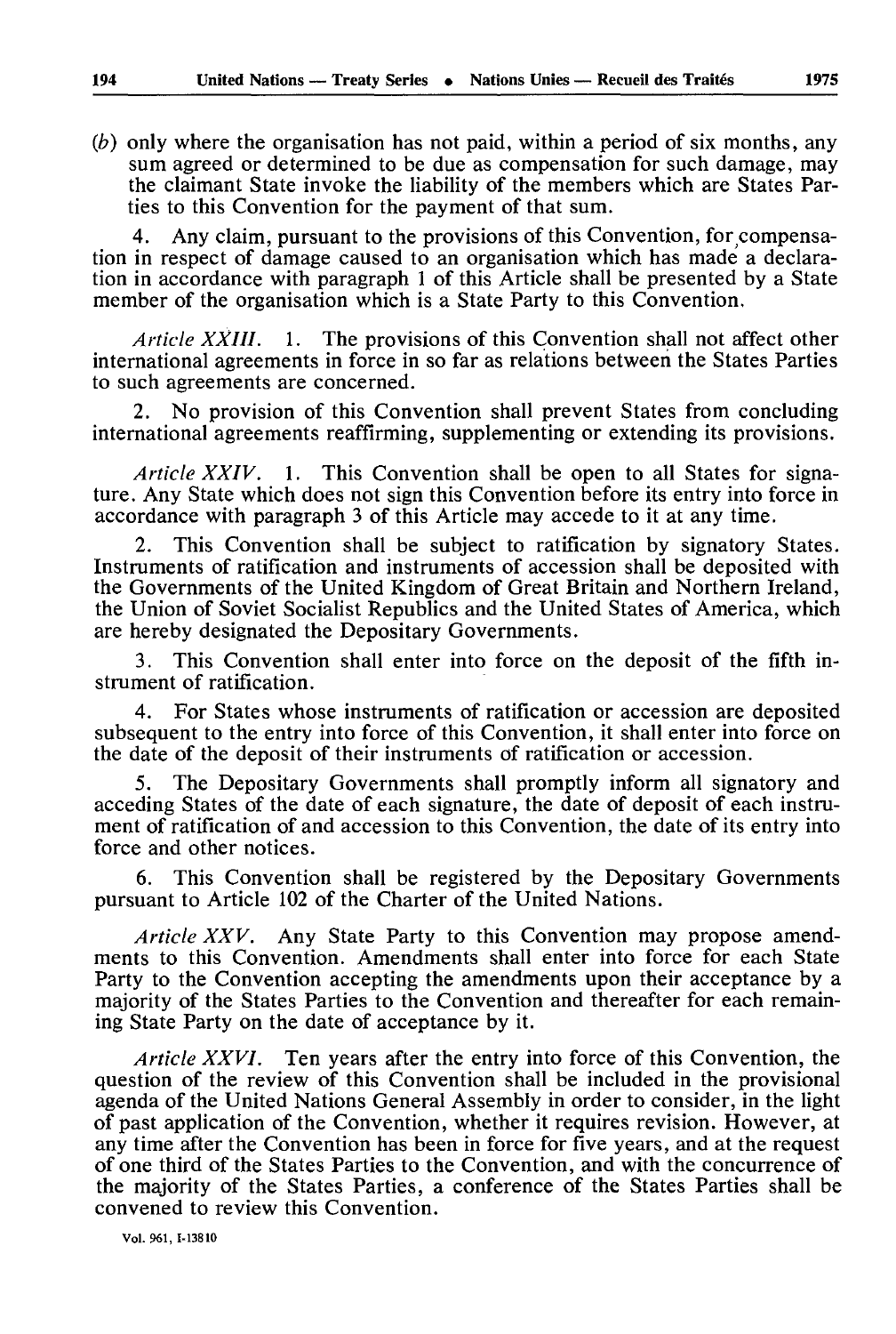*Article XXVII.* Any State Party to this Convention may give notice of its withdrawal from the Convention one year after its entry into force by written notification to the Depositary Governments. Such withdrawal shall take effect one year from the date of receipt of this notification.

*Article XXVIII.* This Convention, of which the English, Russian, French, Spanish and Chinese texts are equally authentic, shall be deposited in the ar chives of the Depositary Governments. Duly certified copies of this Convention shall be transmitted by the Depositary Governments to the Governments of the signatory and acceding States.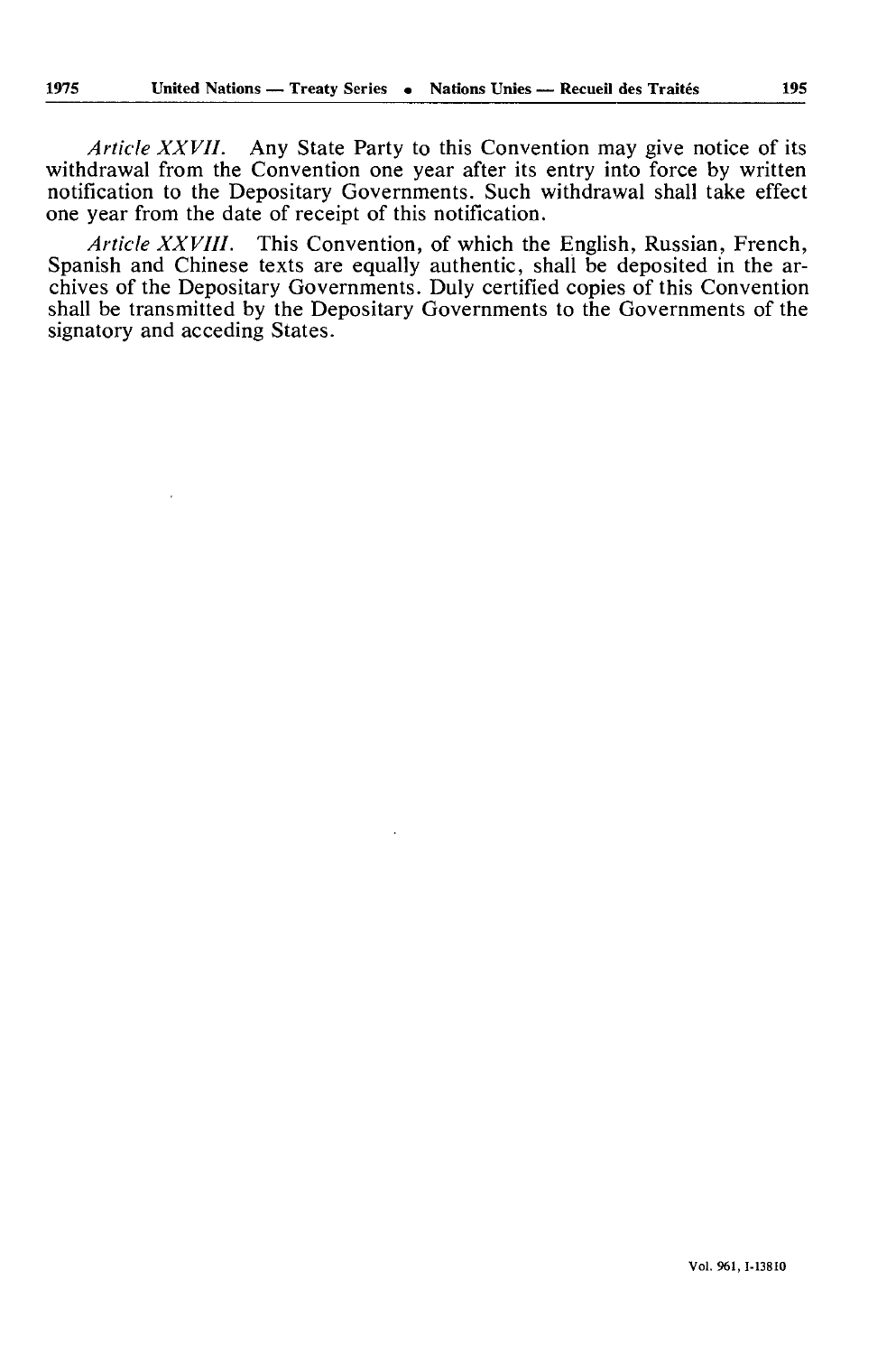IN WITNESS WHEREOF the undersigned, duly authorised thereto, have signed this Convention.

DONE in triplicate, at the cities of London, Moscow and Washington, this twenty-ninth day of March, one thousand nine hundred and seventy-two.

В удостоверение чего нижеподписавшиеся, должным образом на то уполномоченные, подписали настоящую Конвенцию.

Совершено в трех экземплярах в городах Лондоне, Вашинптоне и MocKBe, Mapra Mecnua, ABaAUatb AeBHToro AHH, TbiCHMa AeBHTbcor ceMbдесят второго года.

EN FOI DE QUOI les soussignés, dûment habilités à cet effet, ont signé la présente Convention.

FAIT en trois exemplaires, à Londres, Moscou et Washington, le vingt-neuf mars mil neuf cent soixante-douze.

EN TESTIMONIO DE LO CUAL, los infrascritos, debidamente autorizados al efecto, firman este Convenio.

HECHO en très ejemplares en las ciudades de Londres, Moscú y Washington, el dia veintinueve de marzo de mil novecientos setenta y dos.

爲此,下列代表,各秉正式授予之權,謹簽字於本公約,以昭信 守。

本公約共繕三份,於公厝一千九百七十二年三月二十九日訂於倫 敦、莫斯科及華盛頓。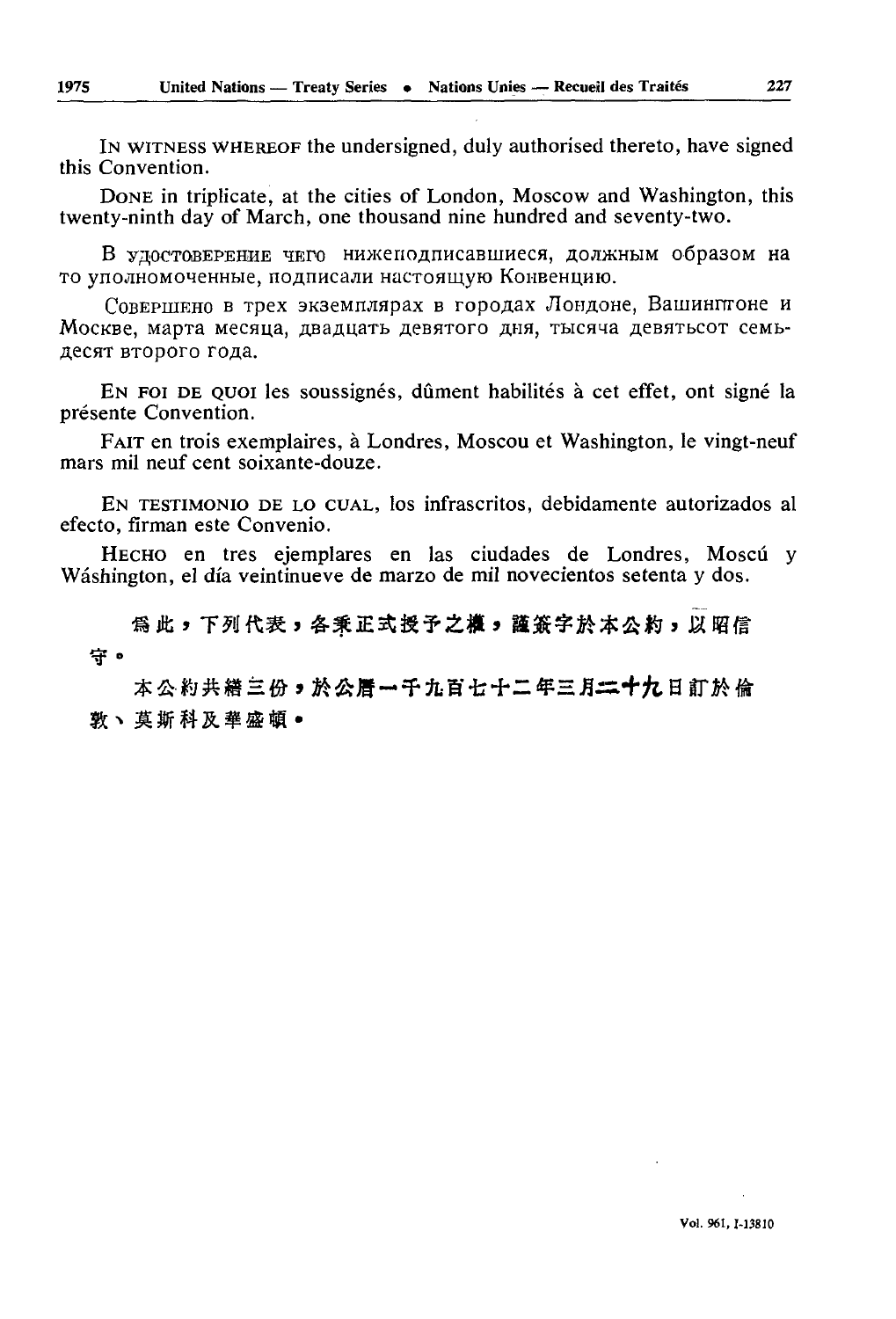*List of signatures affixed on the orig- Liste des signatures apposées sur l'orithe Government of the Union of Soviet Socialist Republics* 

inal of the Convention deposited with ginal de la Convention déposée<br>the Government of the Union of gunrès du Gouvernement de l'Union *Soviet Socialist Republics des Républiques socialistes sovié tiques*

За Союз Советских Социалистических Республик: For thé Union of Soviet Socialist Republics: Pour l'Union des Républiques socialistes soviétiques : Por la Unión de Repúblicas Socialistas Soviéticas:

[A. GROMYKO]<sup>1</sup>

За Соединенное Королевство Великобритании и Северной Ирландии: For thé United Kingdom of Great Britain and Northern Ireland: Pour le Royaume-Uni de Grande-Bretagne et d'Irlande du Nord : Por el Reino Unido de Gran Bretaña e Irlanda del Norte:

[JOHN KILLICK]

За Соединенные Штаты Америки: For thé United States of America: Pour les Etats-Unis d'Amérique : Por los Estados Unidos de América:

# [JACOB D. BEAM]

За Народную Республику Болгарию: For the People's Republic of Bulgaria: Pour la République populaire de Bulgarie : Por la Repûblica Popular de Bulgaria:

# [MILKO TARABANOV]

За Польскую Народную Республику: For the Polish People's Republic: Pour la République populaire de Pologne : Por la Repûblica Popular Polaca:

### [STANISLAW TREPCZYŃSKI]

<sup>&#</sup>x27; ' Names of signatories appearing between brackets were not legible and have been supplied by the Govern ment of the Union of Soviet Socialist Republics — Les noms des signataires donnés entre crochets étaient illisibles et ont été fournis par le Gouvernement de l'Union des Républiques socialistes soviétiques.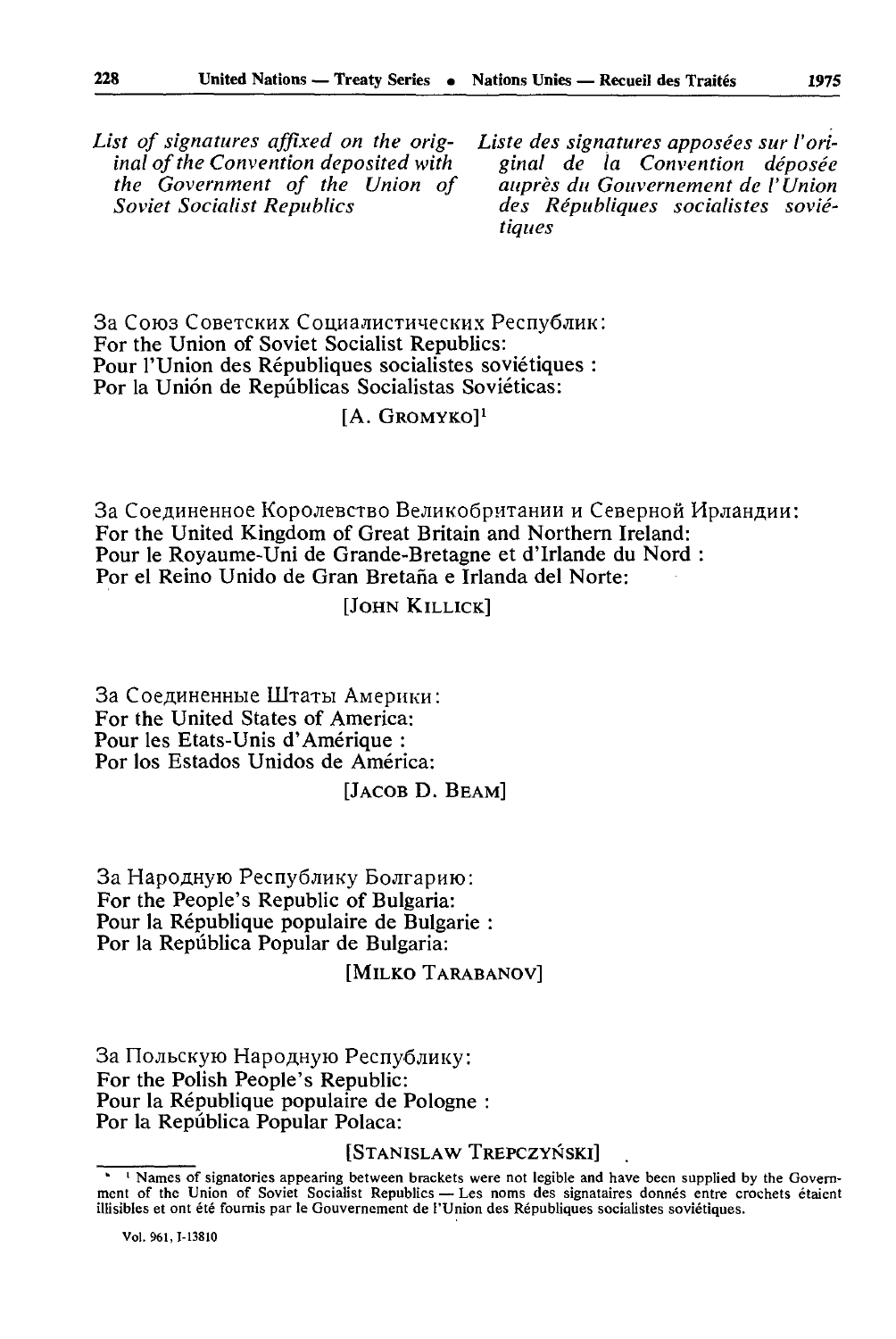За Мексиканские Соединенные Штаты: For the United Mexican States: Pour les Etats-Unis du Mexique : Por los Estados Unidos Mexicanos: [CARLOS ZAPATA VELA]

За Финляндскую Республику: For the Republic of Finland: Pour la République de Finlande : Por la Repûblica de Finlandia:

### [KLAUS TÔRNUDD]

За Чехословацкую Социалистическую Республику: For the Czechoslovak Socialist Republic: Pour la République socialiste tchécoslovaque Por la Repûblica Socialista Checoslovaca:

# [JAN HAVELKA]

За Германскую Демократическую Республику: For the German Democratic Republic: Pour la République démocratique allemande : Por la Repûblica Democrâtica Alemana:

# [HORST BITTNER]

3a Hpaa: For Iran: Pour l'Iran : Por el Irán:

### [MOHAMMED REZA AMIR TEYMOUR]

За Социалистическую Республику Румынию: For the Socialist Republic of Romania: Pour la République socialiste de Roumanie : Por la Repûblica Socialista de Rumania:

[GH. BADRUS]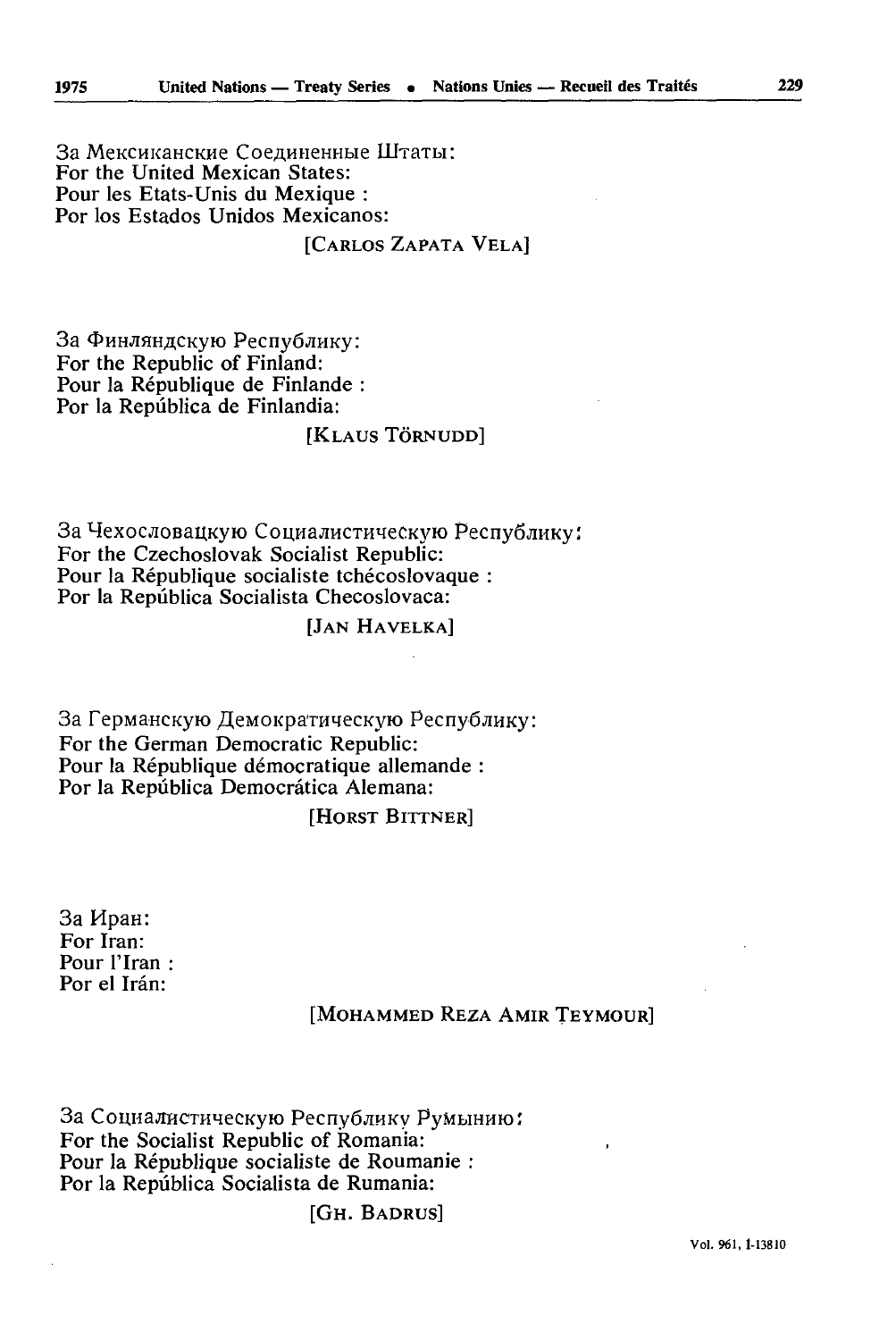За Итальянскую Республику: For the Italian Republic: Pour la République italienne : Por la Repûblica Italiana:

[FEDERICO SENSI]

За Венгерскую Народную Республику: For the Hungarian People's Republic: Pour la République populaire hongroise : Por la Repûblica Popular Hûngara:

[RAPAI GYULA]

За Монгольскую Народную Республику: For the Mongolian People's Republic: Pour la République populaire mongole : Por la Repûblica Popular Mongola:

### **[N. LUVSANCHULTEMD]**

За Королевство Непал: For the Kingdom of Nepal: Pour le Royaume du Népal : Por el Reino de Népal:

### [JAGDISH SHUMSHER J. B. RANA]

За Королевство Норвегию: For the Kingdom of Norway: Pour le Royaume de Norvège : Por el Reino de Noruega:

# [TORMOD PETTER SVENNEVIG]

За Аргентинскую Республику For thé Argentine Republic: Pour la République Argentine : Por la Repûblica Argentina:

[JosÉ MANUEL ASTIGUETA]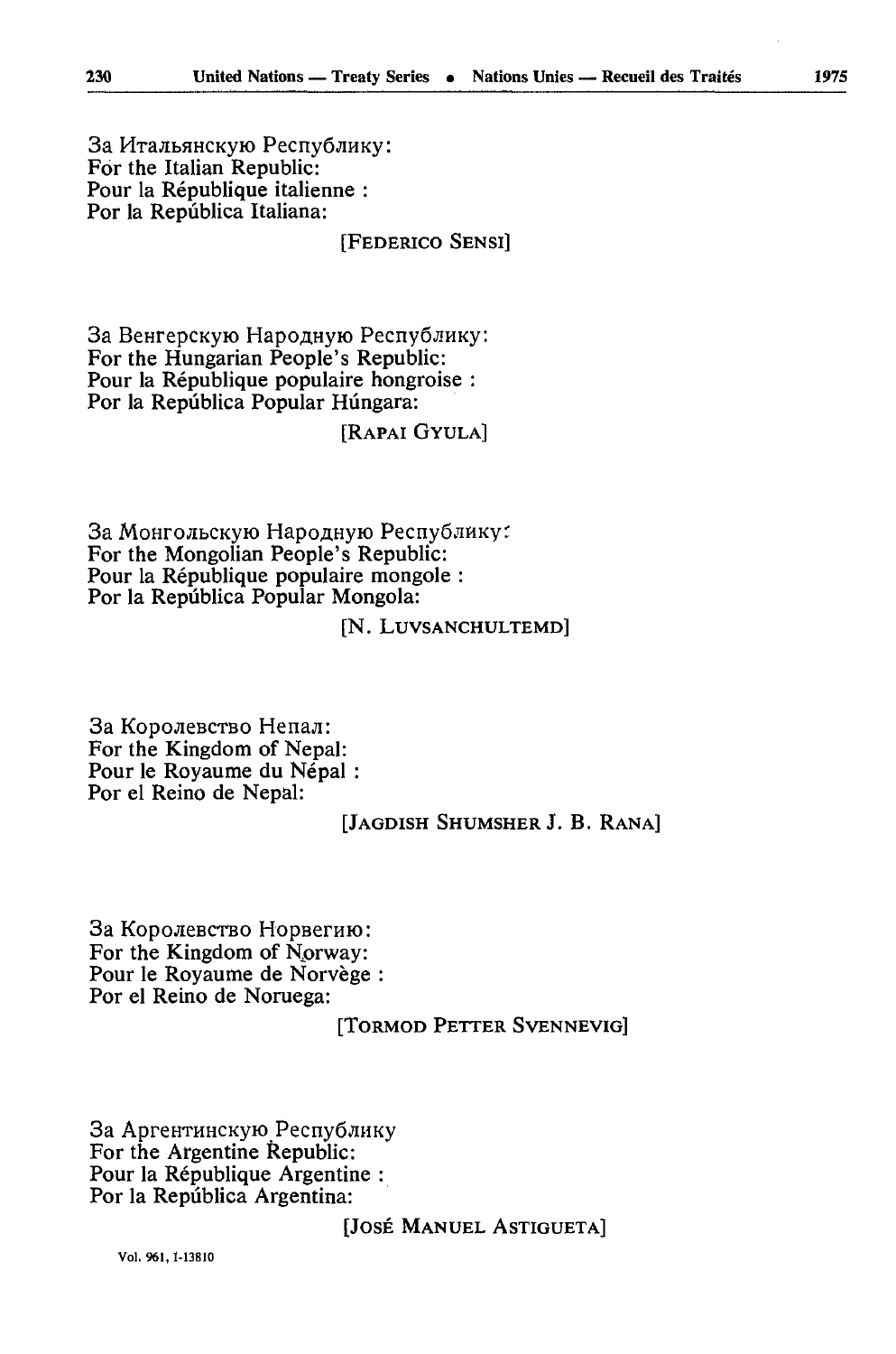За Руандийскую Республику: For the Rwandese Republic: Pour la République rwandaise : Por la Repùblica Rwandesa: [THOMAS NTAWIHA]

За Швейцарскую Конфедерацию: For the Swiss Confederation: Pour la Confédération suisse : Por la Confederación Suiza:

### [JEAN DE STOUTZ]

За Республику Исландию: For the Republic of Iceland: Pour la République d'Islande : Por la Repùblica de Islandia:

### [SiGURÔR HAFSTAÔ]

За Украинскую Советскую Социалистическую Республику: For the Ukrainian Soviet Socialist Republic: Pour la République socialiste soviétique d'Ukraine : Por la Repùblica Socialista Soviética de Ucrania:

[G. SHEVEL]

За Белорусскую Советскую Социалистическую Республику: For the Byelorussian Soviet Socialist Republic: Pour la République socialiste soviétique de Biélorussie : Por la Repùblica Socialista Soviética de Bielorrusia:

[A. GURINOVICH]

За Республику Гана: For the Republic of Ghana: Pour la République du Ghana : Por la Repùblica de Ghana:

[Owusu ANSAH JOSEPH]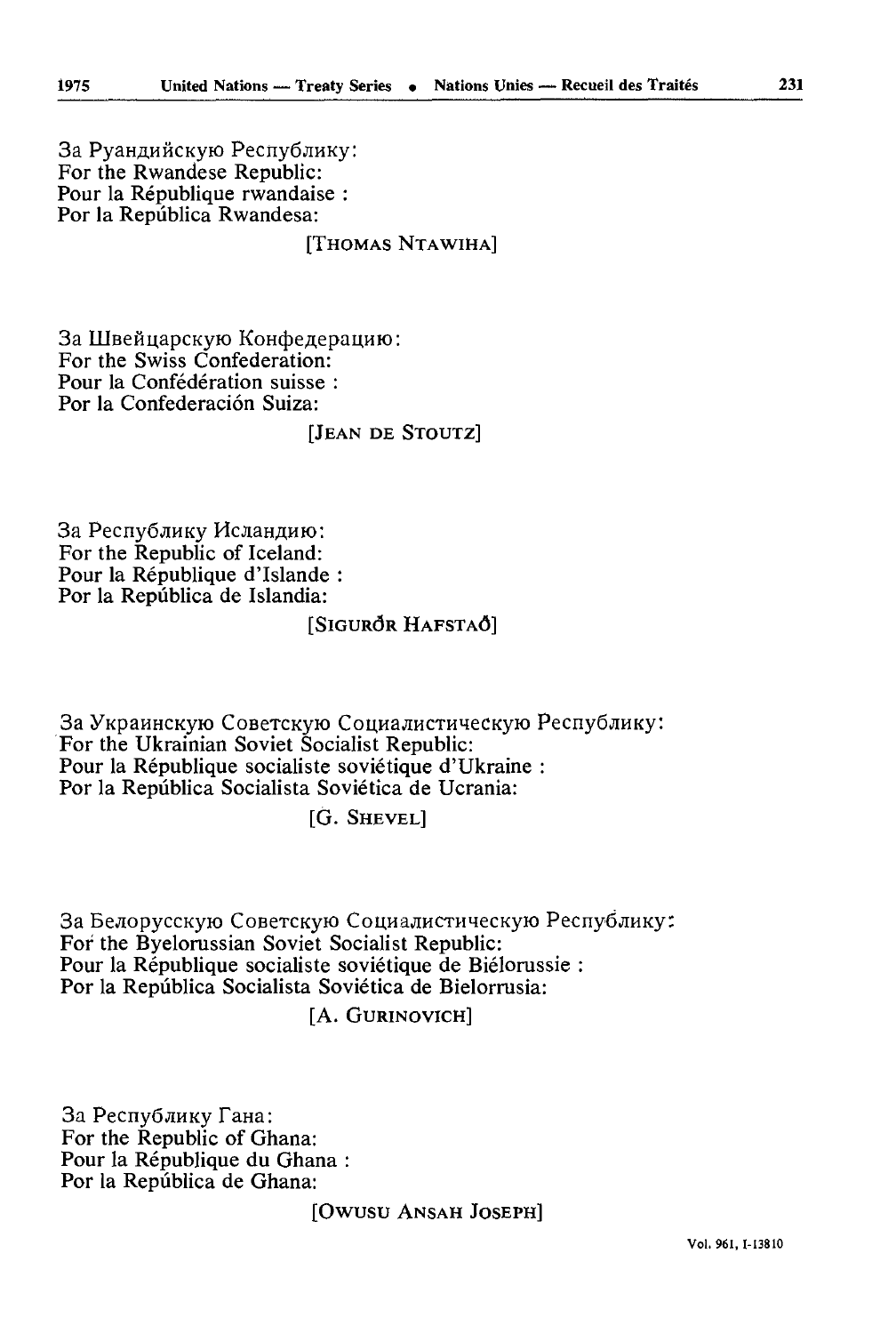За Королевство Лаос: For the Kingdom of Laos: Pour le Royaume du Laos : Por el Reino de Laos:

[LA NORINDR]

31 марта 1972 года<sup>1</sup>

За Тунисскую Республику: For the Republic of Tunisia: Pour la République tunisienne : Por la República de Túnez:

**[M'HAMED** ESSAAFI]

3 апреля 1972 г.<sup>2</sup>

За Республику Заир: For the Republic of Zaire: Pour la République du Zaïre : Por la Repûblica del Zaire:

[BAVASSA VA MADOUKA]

4 апреля 1972 г. 3

За Республику Мали: For the Republic of Mali: Pour la République du Mali : Por la Repûblica de Mali:

> **[TlDIANI GUISSÉ]** 4 апреля 1972 г.<sup>3</sup>

За Королевство Марокко: For the Kingdom of Morocco: Pour le Royaume du Maroc : Por el Reino de Marruecos:

[ABDELLAH CHORFI]

5 апреля 1972 г. 4

<sup>&#</sup>x27; 3l March 1972 — 31 mars 1972.

<sup>2 3</sup> April 1972 — 3 avril 1972. *3 4* April 1972 —4 avril 1972. 4 5 April 1972 — 5 avril 1972.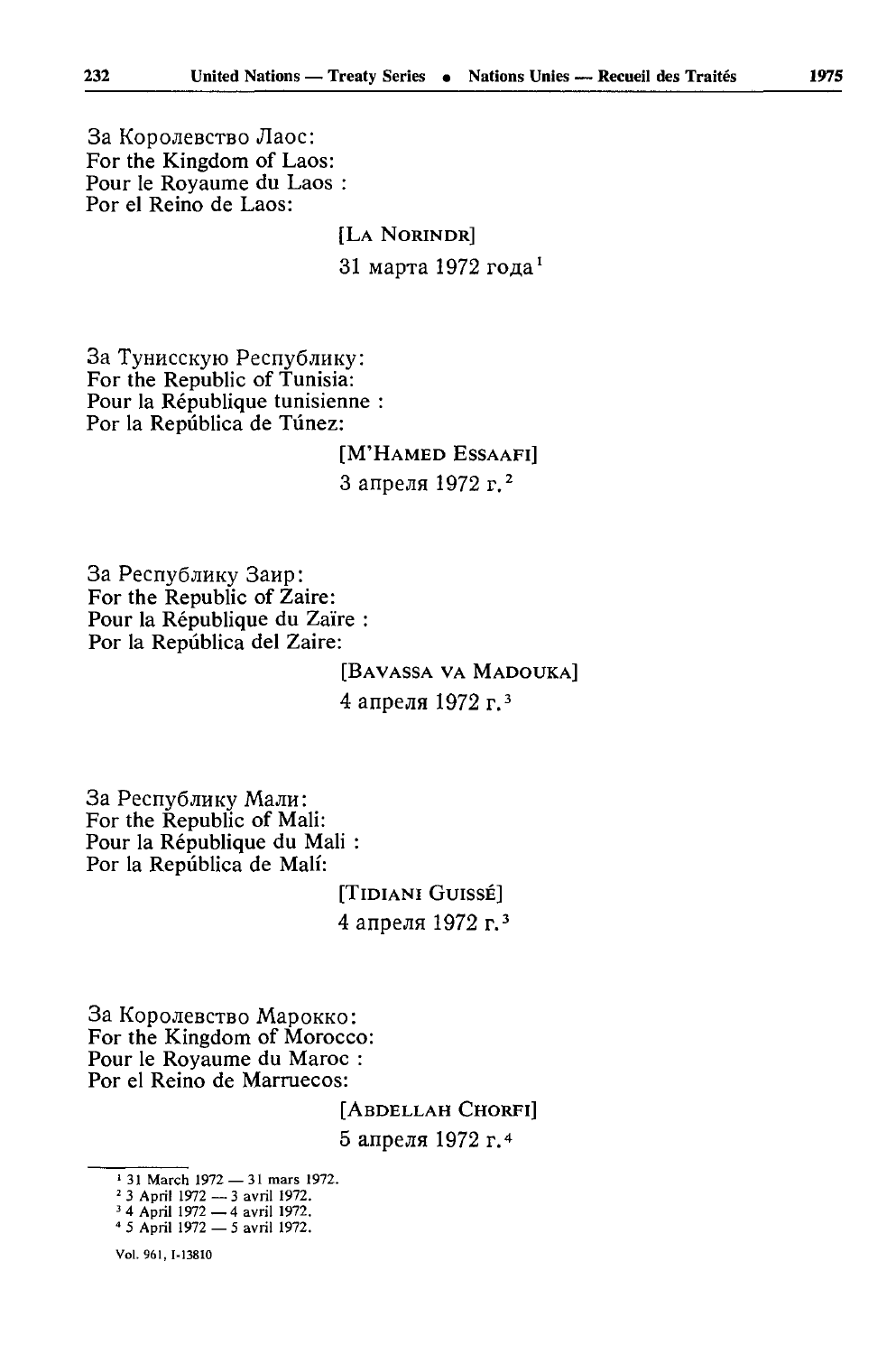За Королевство Бельгию: For the Kingdom of Belgium: Pour le Royaume de Belgique : Por el Reino de Bélgica:

[J. DESCHAMPS]

29 марта 1972 г.

За Королевство Данию: For the Kingdom of Denmark: Pour le Royaume du Danemark : Por el Reino de Dinamarca:

[ANKER SVART]

# 19 апреля 1972 г.<sup>2</sup>

За Ливанскую Республику: For the Lebanese Republic: Pour la République libanaise : Por la Repûblica Libanesa:

> [NA'İM AMIOUNI] 21 апреля 1972 г.<sup>3</sup>

За Республику Кипр: For the Republic of Cyprus: Pour la République de Chypre : Por la Repûblica de Chipre:

[DEMOS HADJIMILTIS]

5 мая 1972 г. <sup>4</sup>

За Великое Герцогство Люксембург: For thé Grand Duchy of Luxembourg: Pour le Grand-Duché de Luxembourg : Por el Gran Ducado de Luxemburgo:

[ADRIEN E. MEISCH]

10 Maa 1972 r. <sup>5</sup>

 $129$  March 1972 — 29 mars 1972.

<sup>2 19</sup> April 1972 — 19 avril 1972. 3 21 April 1972 — 21 avril 1972. 4 5 May 1972 — 5 mai 1972. 5 10 May 1972 — 10 mai 1972.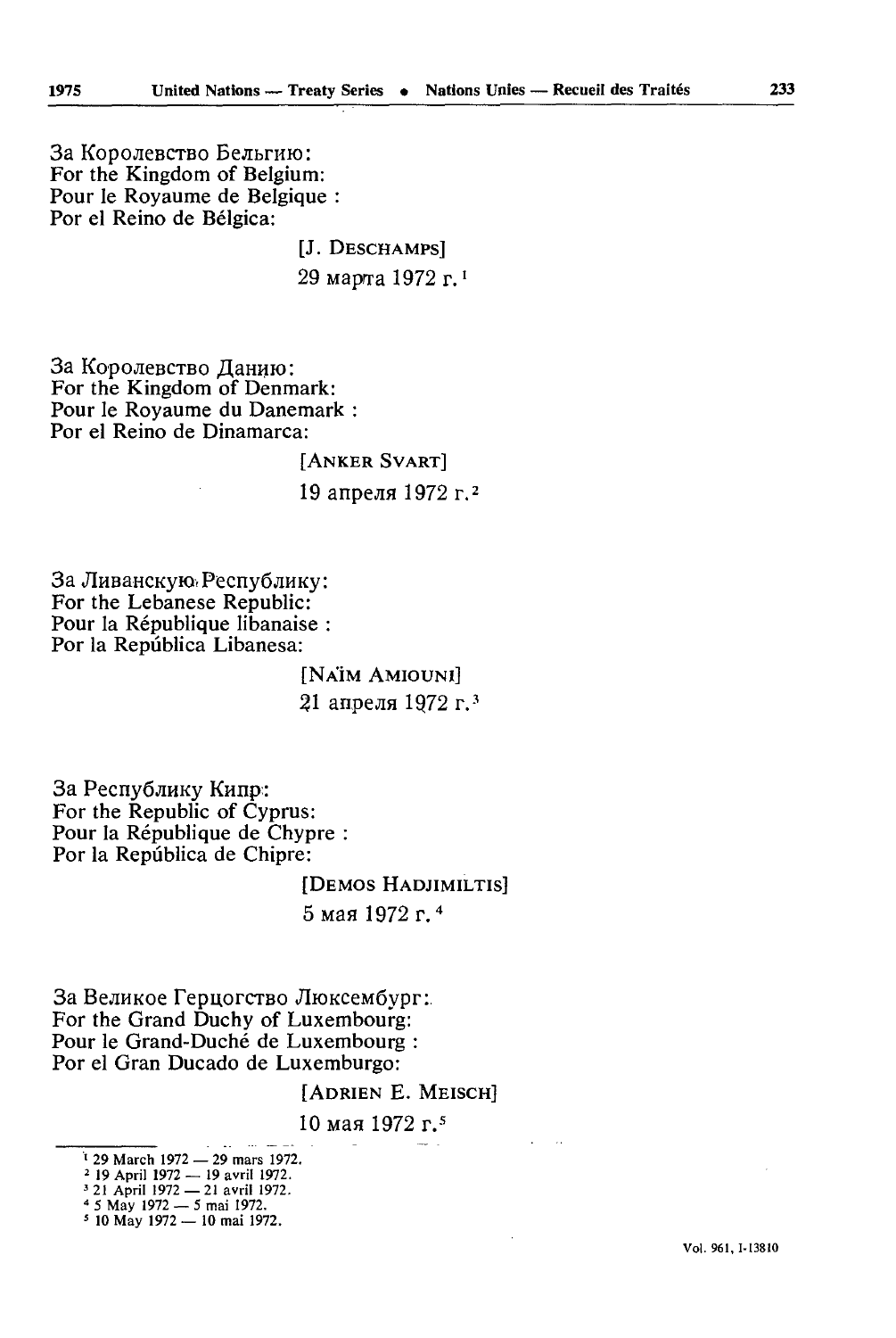За Арабскую Республику Египет: For the Arab Republic of Egypt: Pour la République arabe d'Egypte : Por la Repûblica Arabe de Egipto:

[YAHIA ABDOUL KADER]

19 мая 1972 г. 1

За Австрийскую Республику: For the Republic of Austria: Pour la République d'Autriche : Por la Repûblica de Austria:

[HEINRICH HAYMERLE]

30 мая 1972 г. <sup>2</sup>

За Республику Гамбию: For the Republic of the Gambia: Pour la République de la Gambie Por la Repûblica de la Gambia:

[MoMODOu CADIJA CHAM]

2 июня 1972 г.<sup>3</sup>

За Иорданское Хашимитское Королевство: For the Hashemite Kingdom of Jordan: Pour le Royaume hachémite de Jordanie : Por el Reino Hachemite de Jordania:

[HASSAN IBRAHIM]

6 июня 1972 г. 4

За Государство Кувейт: For thé State of Kuwait: Pour l'Etat du Koweït : Por el Estado de Kuwait:

> [AHMAD GHEITH ABDALLAH] 9 июня 1972 года<sup>5</sup>

, Vol. 961,1-13810

<sup>1 19</sup> May 1972 — 19 mai 1972. \* 30 May 1972 — 30 mai 1972.

<sup>3 2</sup> June 1972 — 2 juin 1972. 4 6 June 1972 — 6 juin 1972. s 9 June 1972 —9 juin 1972.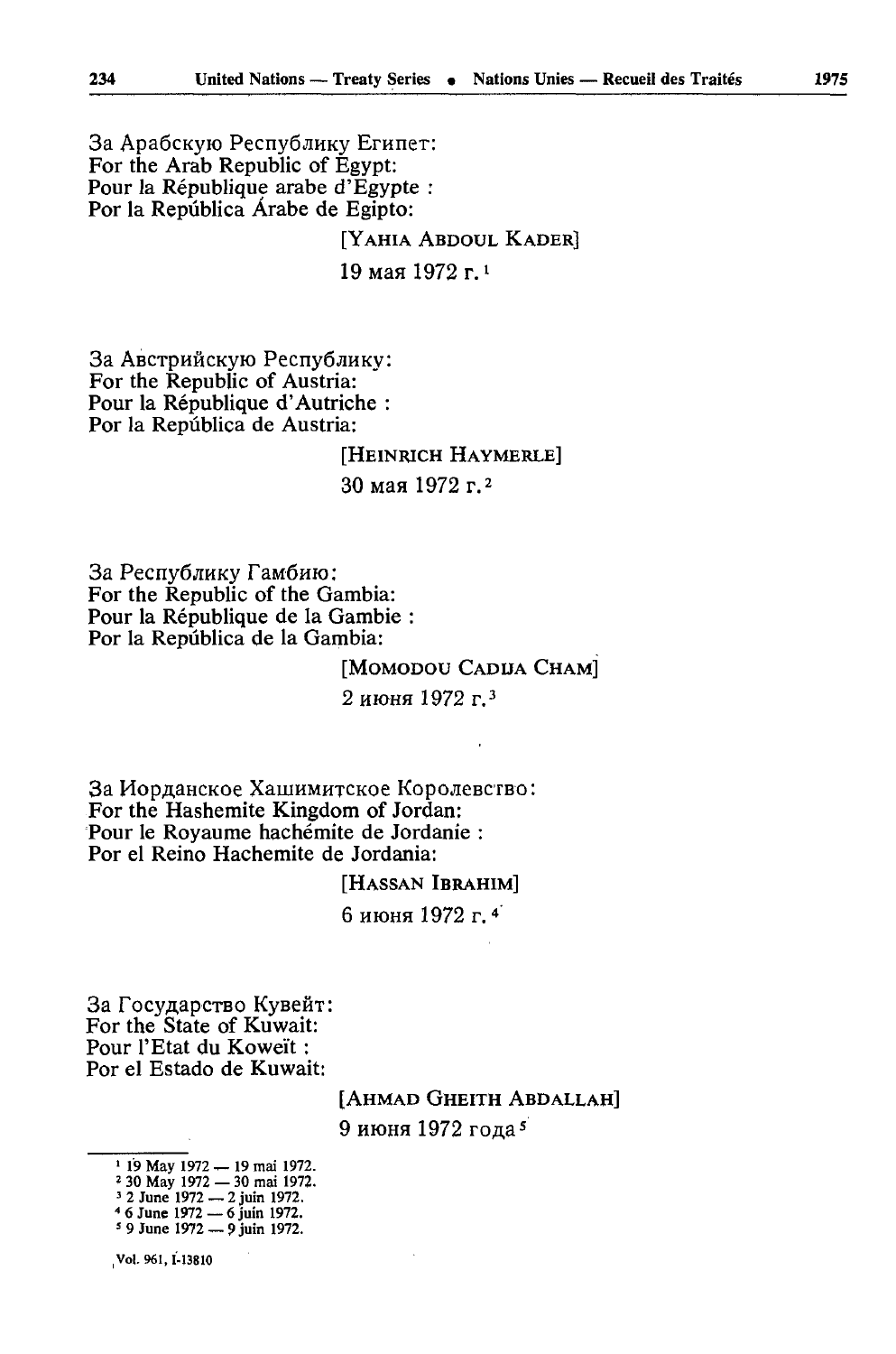3a For New Zealand: Pour la Nouvelle-Zélande : Por Nueva Zelandia:

[JOHN KILLICK]

 $22$ июня 1972 г. <sup>1</sup>

За Исламскую Республику Пакистан: For the Islamic Republic of Pakistan: Pour la République islamique du Pakistan : Por la Repûblica Islâmica del Pakistan:

[S. K. DEHLAVI]

7 июля 1972 года<sup>2</sup>

За Федеративную Республику Бразилии: For the Federal Republic of Brazil: Pour la République federative du Brésil : Por la Repûblica Federativa del Brasil:

[ILMAR PENNA MARINHO]

13 июля 1972 г. 3

За Сьерра Леоне: For Sierra Leone: Pour la Sierra Leone : Por Sierra Leona:

[Dr. EDWARD WILMOT]

14 июля 1972 г.<sup>4</sup>

За Республику Сингапур: For the Republic of Singapore: Pour la République de Singapour : Por la Repûblica de Singapur:

[P. S. RAMAN]

19 июля 1972 г. 5

<sup>1 22</sup> June 1972 — 22 juin 1972. 2 7 July 1972 —7 juillet 1972. 3 13 July 1972 — 13 juillet 1972. *\** 14 July 1972 — 14 juillet 1972. 5 19 July 1972 — 19 juillet 1972.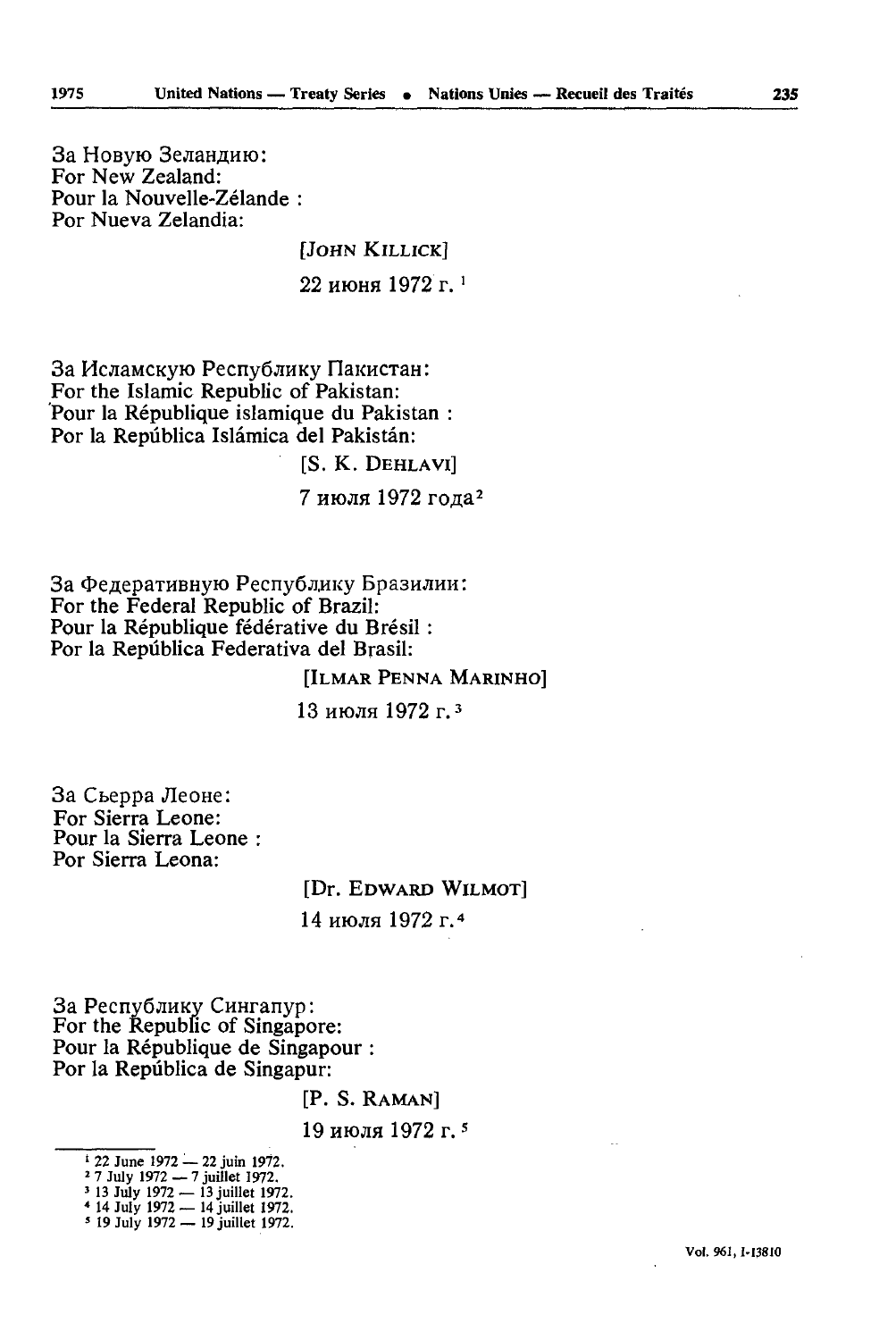*List of signatures affixed on the orig- Liste des signatures apposées sur l'ori*dom of Great Britain and Northern<br>Ireland

*inal of the Convention deposited with ginal de la Convention déposée authe Government of the United King- près du Gouvernement du Royaume*du Nord

- FOR THE UNITED KINGDOM OF GREAT BRITAIN AND NORTHERN IRELAND :
- За Соединенное Королевство Великобритании и Северной Ирландии:
- POUR LE ROYAUME-UNI DE GRANDE-BRETAGNE ET D'IRLANDE DU NORD:

POR EL REINO UNIDO DE GRAN BRETAÑA E IRLANDA DEL NORTE:

大不列類及北愛爾蘭聯合王國:

ALEC DOUGLAS-HOME

FOR THE UNION OF SOVIET SOCIALIST REPUBLICS: За Союз Советских Социалистических Республнк: POUR L'UNION DES RÉPUBLIQUES SOCIALISTES SOVIÉTIQUES: POR LA UNIÓN DE REPÚBLICAS SOCIALISTAS SOVIÉTICAS: 蘇維埃社會主義共和國聯邦:

 $M.$  Смирновский<sup>1</sup>

FOR THE UNITED STATES OF AMERICA: За Соединенные Штаты Америки: POUR LES ETATS-UNIS D'AMÉRIQUE: POR LOS ESTADOS UNIDOS DE AMERICA: 美利堅合衆國:

WALTER ANNENBERG

<sup>&</sup>lt;sup>1</sup> M. Smirnovsky.

Vol. 961,1-13810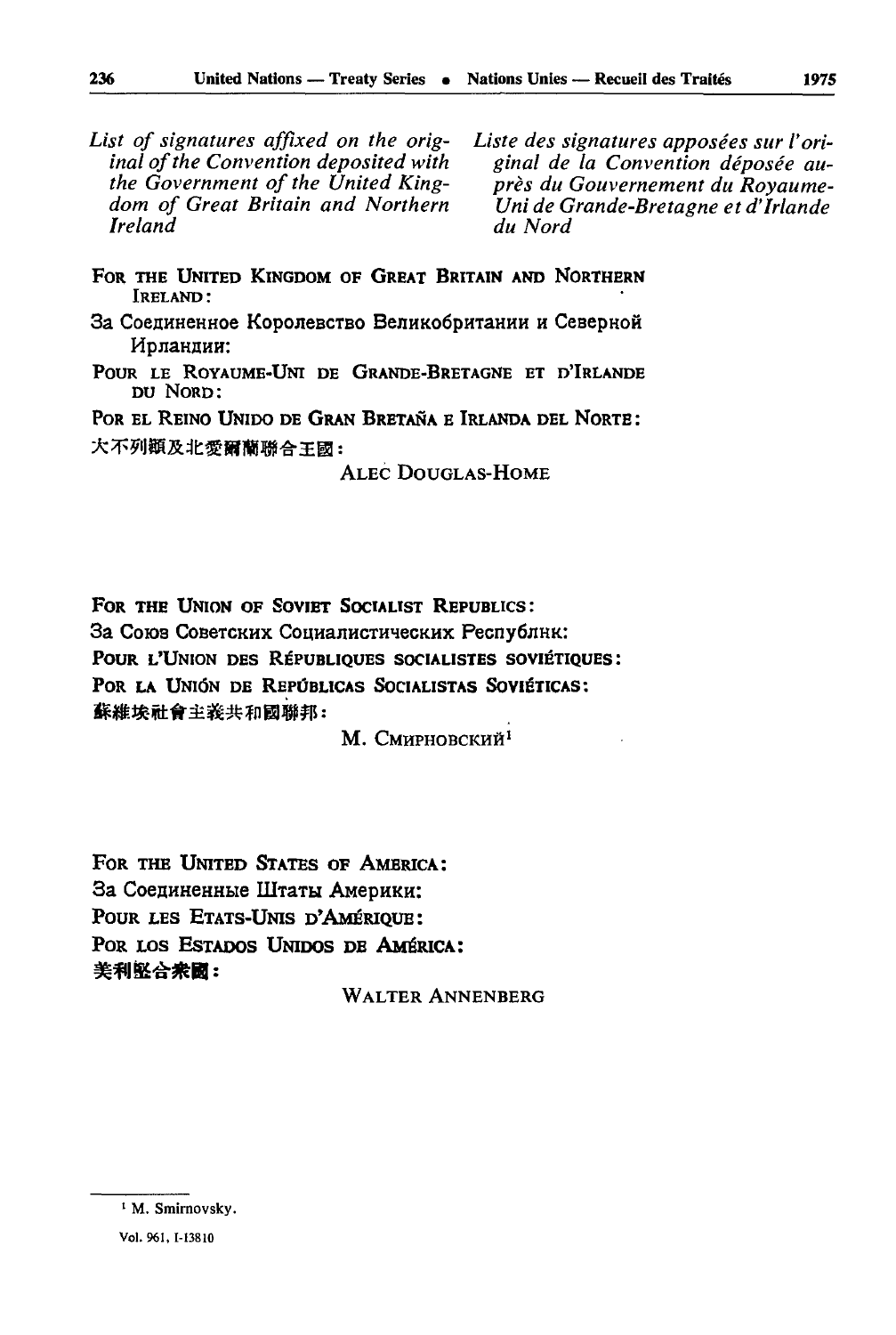FOR ALGERIA: За Алжир: POUR L'ALGÉRIE: FOR ARGELIA: 阿爾及利亞:

> [L. BRAHIMI]' 20th April 1972

FOR ARGENTINA: За Аргентину: POUR L'ARGENTINE: POR LA ARGENTINA: 阿根廷:

## GUSTAVO MARTÍNEZ-ZUVIRÍA 5th April 1972

FOR AUSTRIA: 3a ABCTPHIO: POUR L'AUTRICHE: FOR AUSTRIA: 奥地利:

> WILFRIED PLATZER 30th May 1972

FOR BELGIUM: За Бельгию: POUR LA BELGIQUE: POR BÉLGICA: 比利時:

SYLVAIN FREY

1

<sup>&</sup>lt;sup>1</sup> Names of signatories appearing between brackets were not legible and have been supplied by the Government of the United Kingdom of Great Britain and Northern Ireland — Les noms des signataires donnés entre crochets étaient illisibles et ont été fournis par le Gouvernement du Royaume-Uni de Grande-Bretagne et d'Irlande du Nord.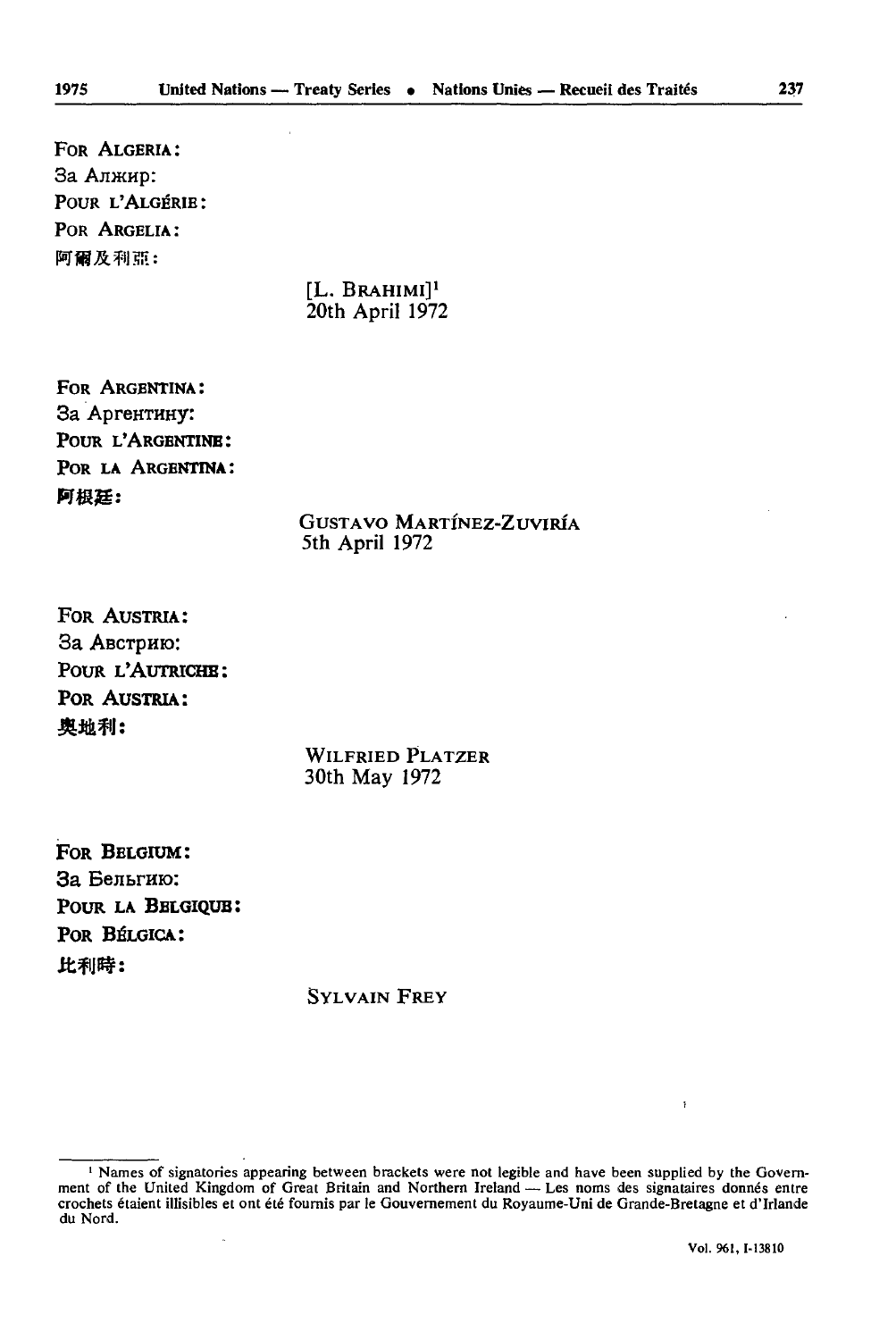FOR BRAZIL: За Бразилию: POUR LE BRÉSIL: POR EL BRASIL: 巴西:

> **SÉRGIO CORRÊA DA COSTA** 13th July, 1972

FOR BULGARIA: За Болгарию: POUR LA BULGARIE: POR BULGARIA: 保加利亞:

# AL. YANKOV

FOR CYPRUS: 3a KHnp: POUR CHYPRE: POR CHIPRE: 究普勒斯:

> C. A. ASHIOTIS 28th April, 1972

FOR CZECHOSLOVAKIA: За Чехословакию: POUR LA TCHÉCOSLOVAQUIE: POR CHECOSLOVAQUIA: 捷克斯拉夫:

Dr. M.

FOR DENMARK: За Данию: POUR LE DANEMARK: POR DINAMARCA: 丹麥:

> E. KRISTIANSEN 19 April 1972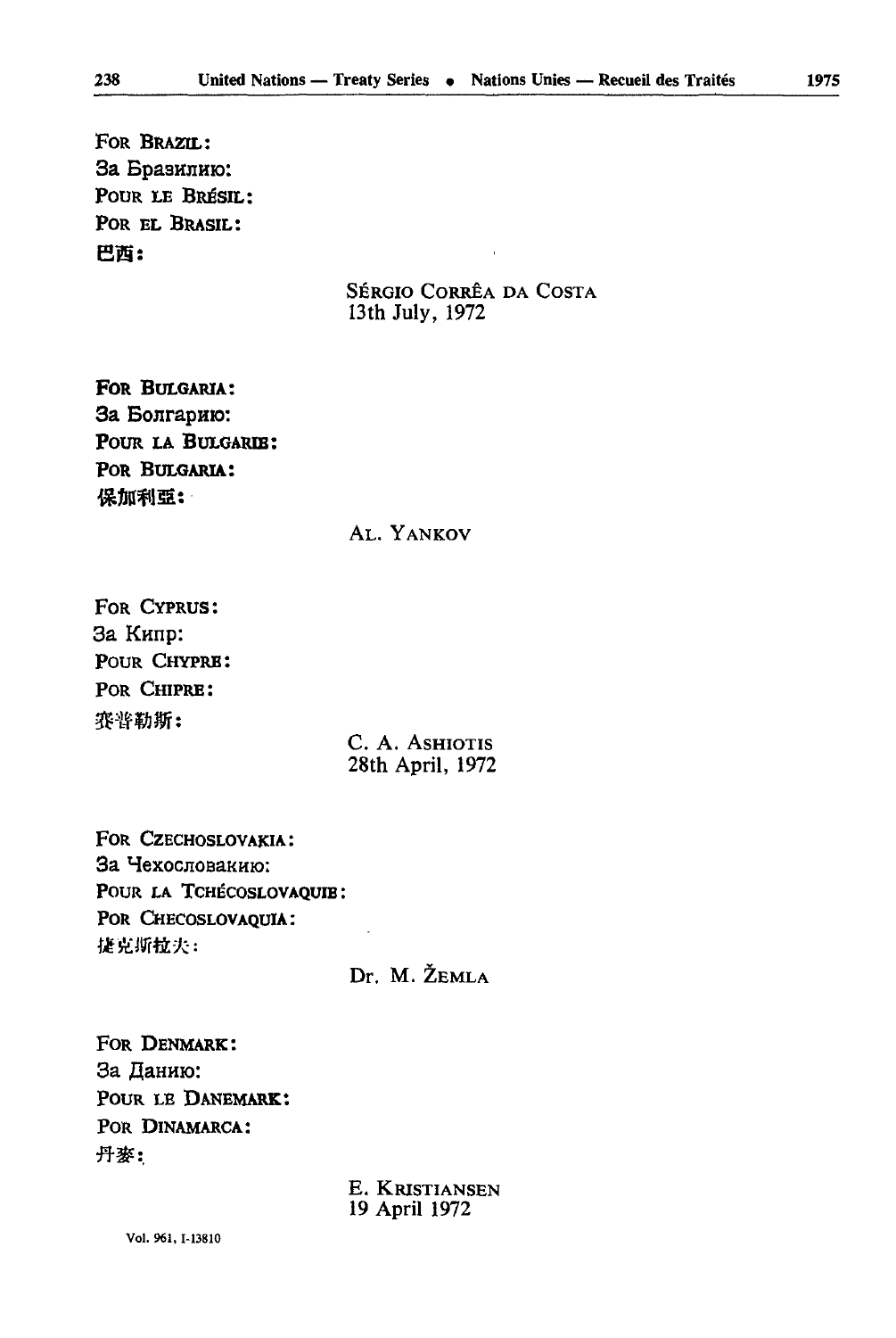$-$  .  $-$ FOR EGYPT: **3a Brunei:**  POUR L'EGYPTE: POR EGIPTO: 埃及:

> KAMAL RIFAAT 6-6-1972

FOR FINLAND: За Финляндию: POUR LA FINLANDE: POR FINLANDIA: 芬蘭:

# OTSO WARTIOVAARA

FOR THE GAMBIA: 3a FaMÔHio: POUR LA GAMBIE: POR GAMBIA: **岡比亞**:

> B. O. SEMEGA-JANNEN 8th August, 1972

FOR HUNGARY: 3a BeHrpmo: POUR LA HONGRIE: POR HUNGRÎA: 匈牙利:

HÁZI VENCEL

FOR ICELAND: За Исландию: POUR L'ISLANDE: POR ISLANDIA: 冰息:

NIELS P. SIGURDSSON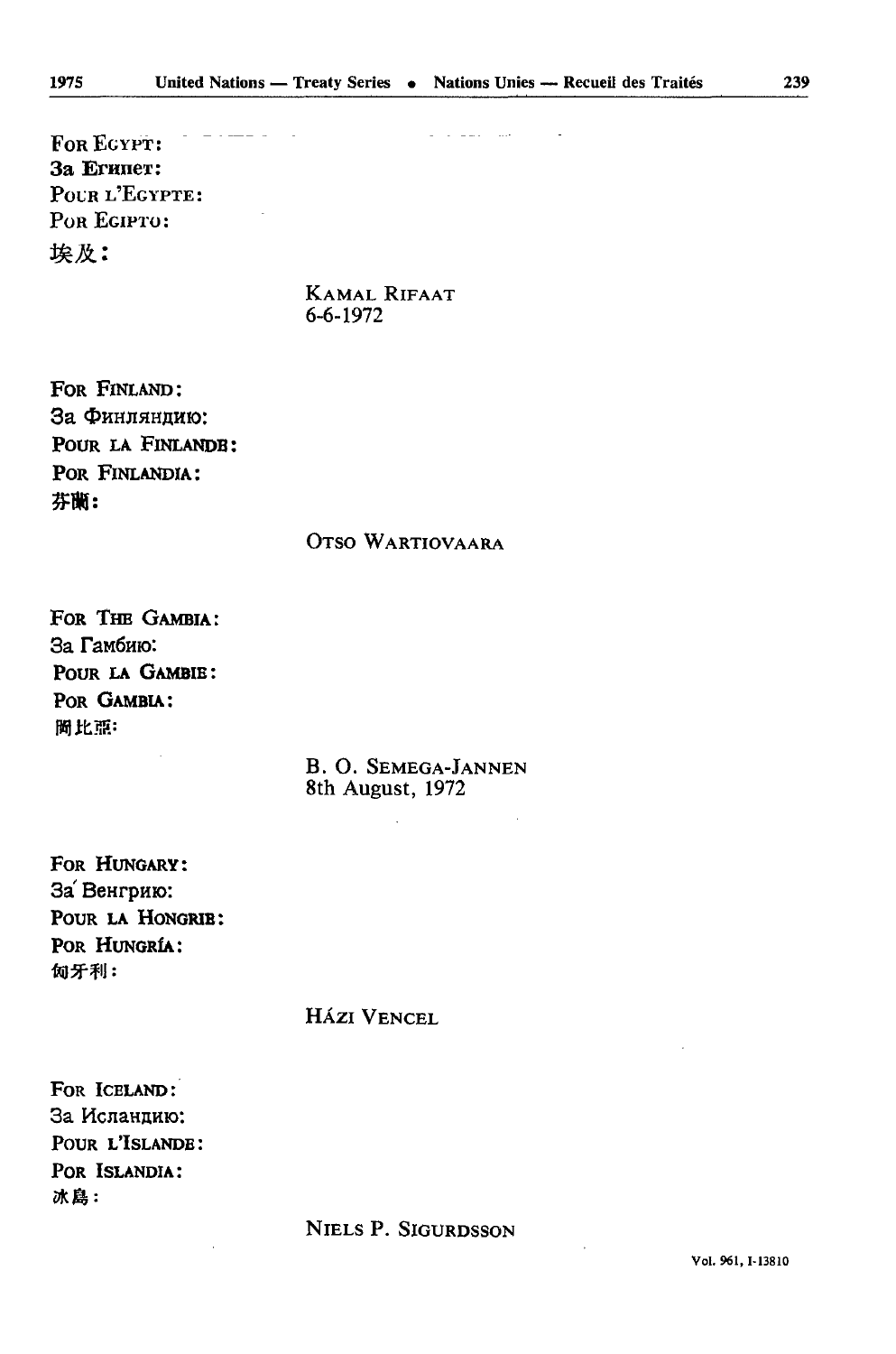FOR IRAN: 3a Hpan: POUR L'IRAN: POR EL IRAN: 伊朗:

A. K. AFSHAR

FOR IRELAND: За Ирландию: POUR L'IRLANDE: POR IRLANDA: 愛爾蘭:

# DONAL O'SULLIVAN

FOR ITALY: 3a Htanaro: POUR L'ITALIE: POR ITALIA: 義大利:

### MANZINI 14-4-72

FOR THE REPUBLIC OF KOREA: За Корейскую Республику: POUR LA RÉPUBLIQUE DE CORÉE: POR LA REPÛBLICA DE COREA: 大韓民國:

KYUNG NOK CHOI'

<sup>&#</sup>x27; See p. 259 of this volume for the texts of the declarations made u'pon signature — Voir p. 259 du présent volume pour les textes des déclarations faites lors de la signature.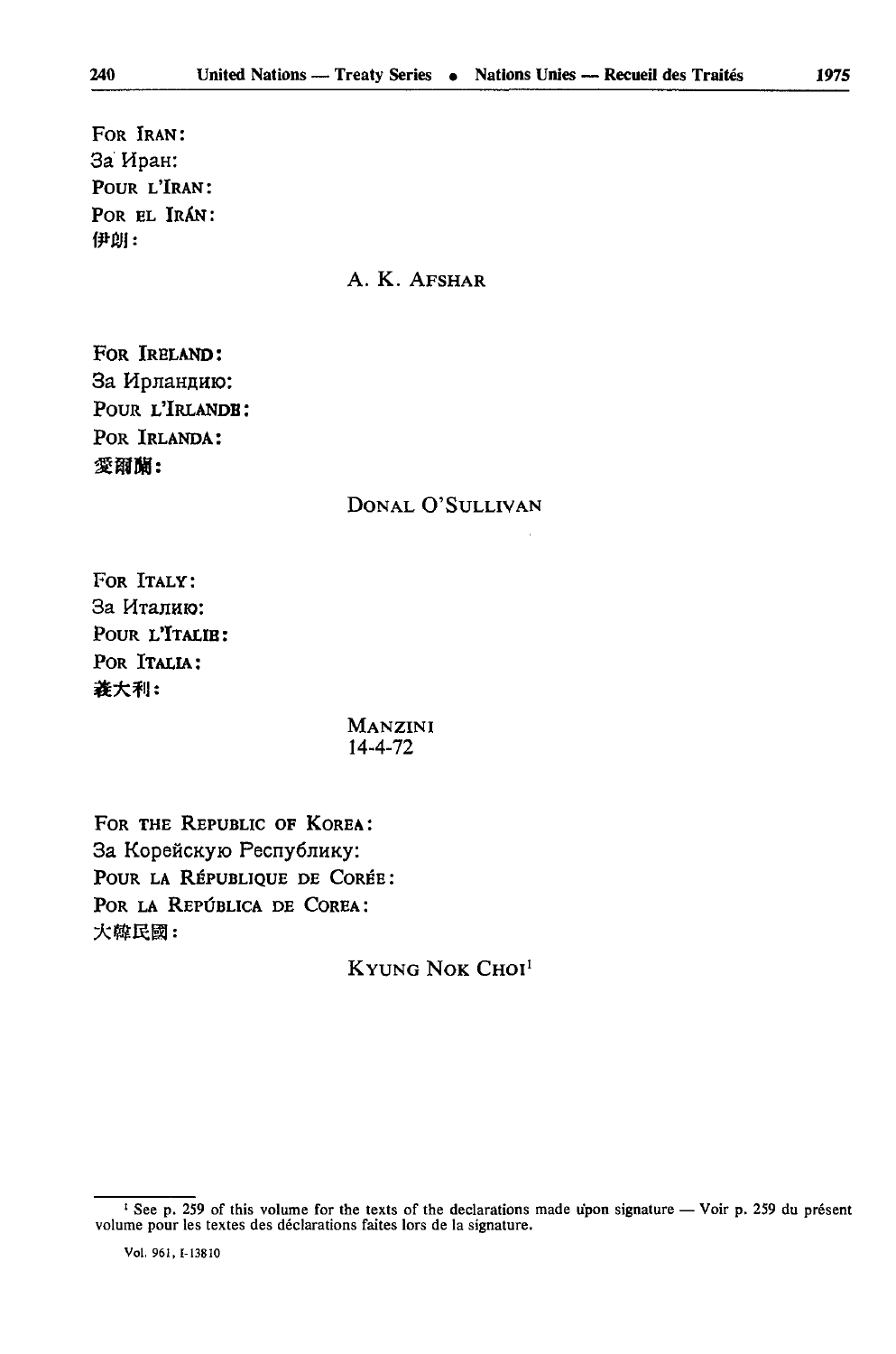FOR KUWAIT: 3а Кувейт: POUR LE KOWEÏT: POR KUWAIT: 科威特:

### [AHMAD ABDUL WAHHAB AL-NAKIB] 20/6/1972

FOR LAOS: 3a Haoc: POUR LE LAOS: POR LAOS: 容國:

# INPÈNG SURYADHAY

FOR LEBANON: Sa Jlnsan: POUR, LE LIBAN: POR EL LÎBANO: 黎巴嫩:

### N. DIMECHKIÉ

FOR LUXEMBOURG: За Люксембург: POUR LE LUXEMBOURG: POR LUXEMBURGO: 直森堡:

> ANDRÉ PHILIPPE 27 avril 1972

FOR MEXICO: За Мексику: POUR LE MEXIQUE: POR MÉXICO: 墨西哥:

# V. SÂNCHEZ GAVITO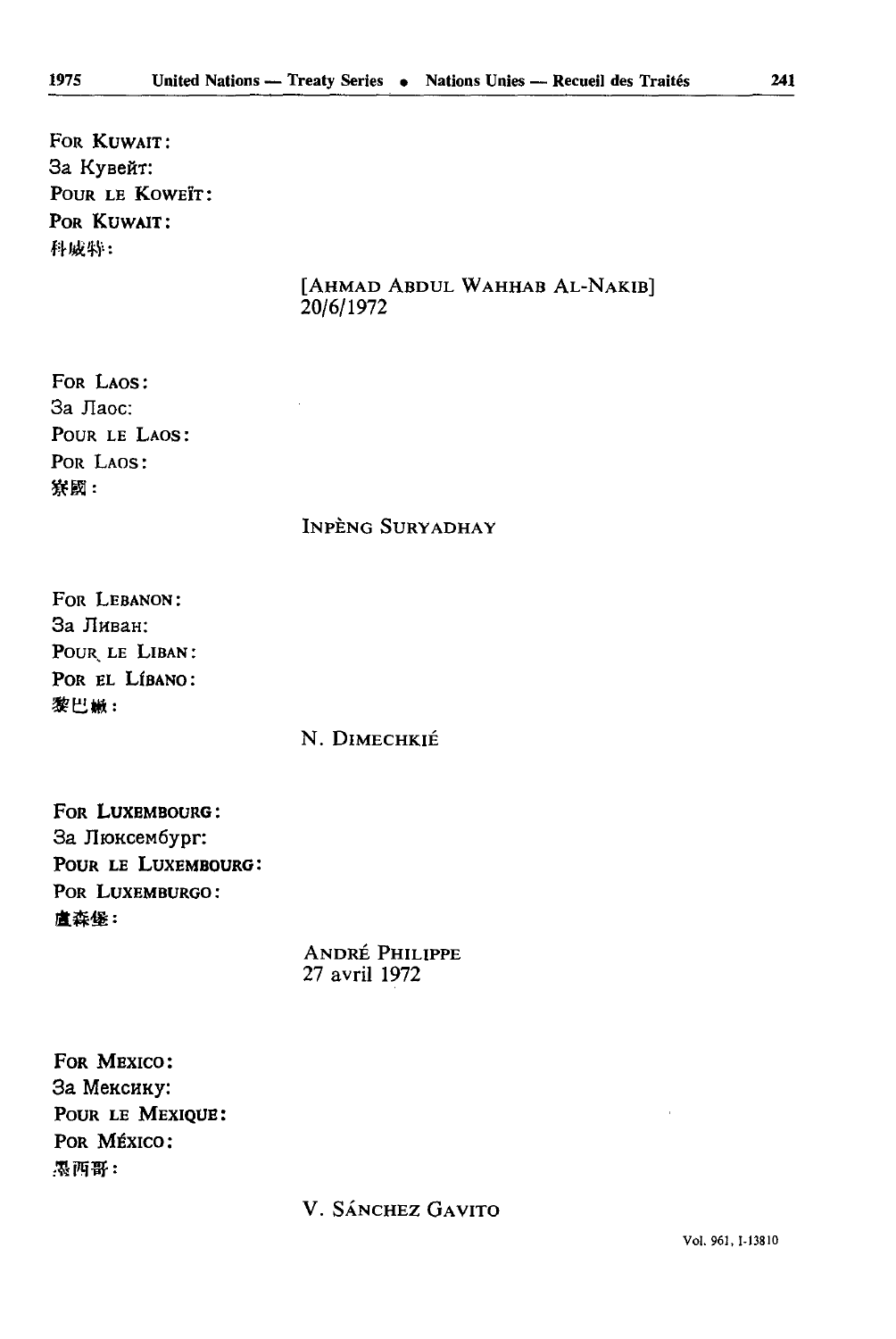FOR MONGOLIA: За Монголию: POUR LA MONGOLIE: POR MONGOLIA: 蒙古:

С. ДАМБАДАРЖААД<sup>1</sup>

FOR MOROCCO: 3a MapoKKo: POUR LE MAROC: POR MARRUECOS: 廉洛哥:

### **[THAMI OUAZZANI]**  $4 - 4 - 72$

FOR NEPAL: За Непал: POUR LE NÉPAL: POR NEPAL: 尼泊爾:

# U. B. BASNYAT

FOR NEW ZEALAND: За Новую Зеландию: POUR LA NOUVELLE-ZÉLANDE: POR NUEVA ZELANDIA: 紐西蘭:

> DENIS BLUNDELL 19 June 1972

FOR NICARAGUA: За Никарагуа: POUR LE NICARAGUA: POR NICARAGUA: 尼加拉瓜:

> RICARDO PARRALES April 11, 1972

Vol. **961,** 1-13810

**<sup>1</sup> S. Dambadarzhaad.**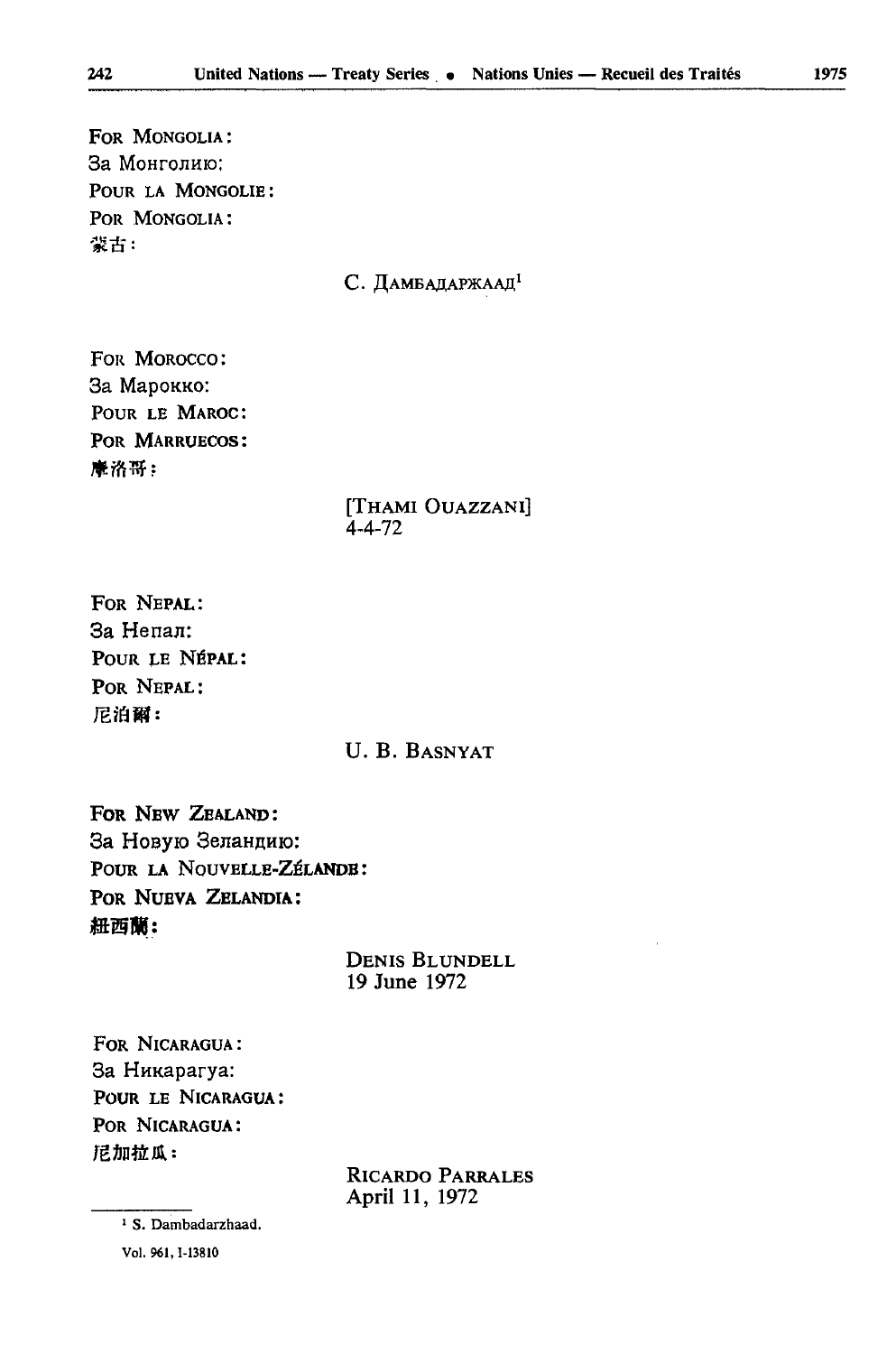FOR NORWAY: 3a Hopsermo: POUR LA NORVÈGE: POR NORUEGA: **挪威:** 

# KJELL RASMUSSEN

FOR OMAN: 3а Оман: POUR L'OMAN : Por Omán:<br>阿曼:

# [SAYYID SHABIB BIN TAIMUR] 23rd June 1972

FOR PAKISTAN: За Пакистан: POUR LE PAKISTAN: POR EL PAKISTÁN: 巴基斯坦:

> MOHAMED YOUSUF Lt. General 6th July 1972

FOR PANAMA: За Панаму: POUR LE PANAMA: POR PANAMÁ: 巴拿馬:

# ALBERTO BISSOT Jr.

FOR POLAND: За Польшу: POUR LA POLOGNE: POR POLONIA: 波蘭:

### ARTUR STAREWICZ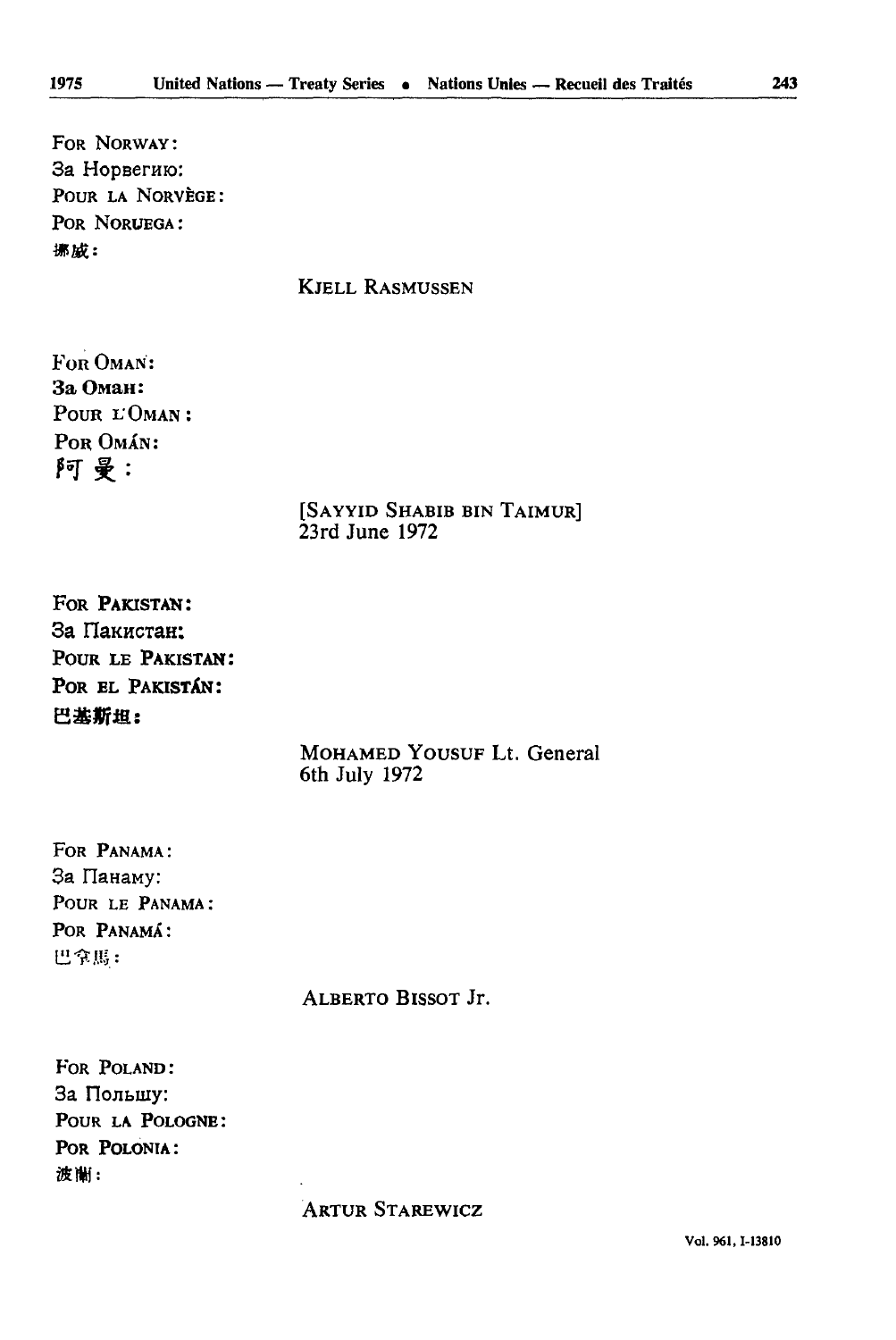FOR ROMANIA: 3a PyMbiHHio: POUR LA ROUMANIE: FOR RUMANIA: 羅馬尼亞:

# **V. PUNGAN**

FOR SINGAPORE: За Сингапур: POUR SINGAPOUR: POR SINGAPUR: 新加坡:

# LEE YOUNG LENG 19th July, 1972 ,

FOR SWITZERLAND: За Швейцарию: POUR LA SUISSE: POR SUIZA:<br>瑞士:

# C. H. BRUGGMANN

FOR TUNISIA: За Тунис: POUR LA TUNISIE: POR TÛNEZ: 突尼西亞:

> I. KHELIL 6 April 72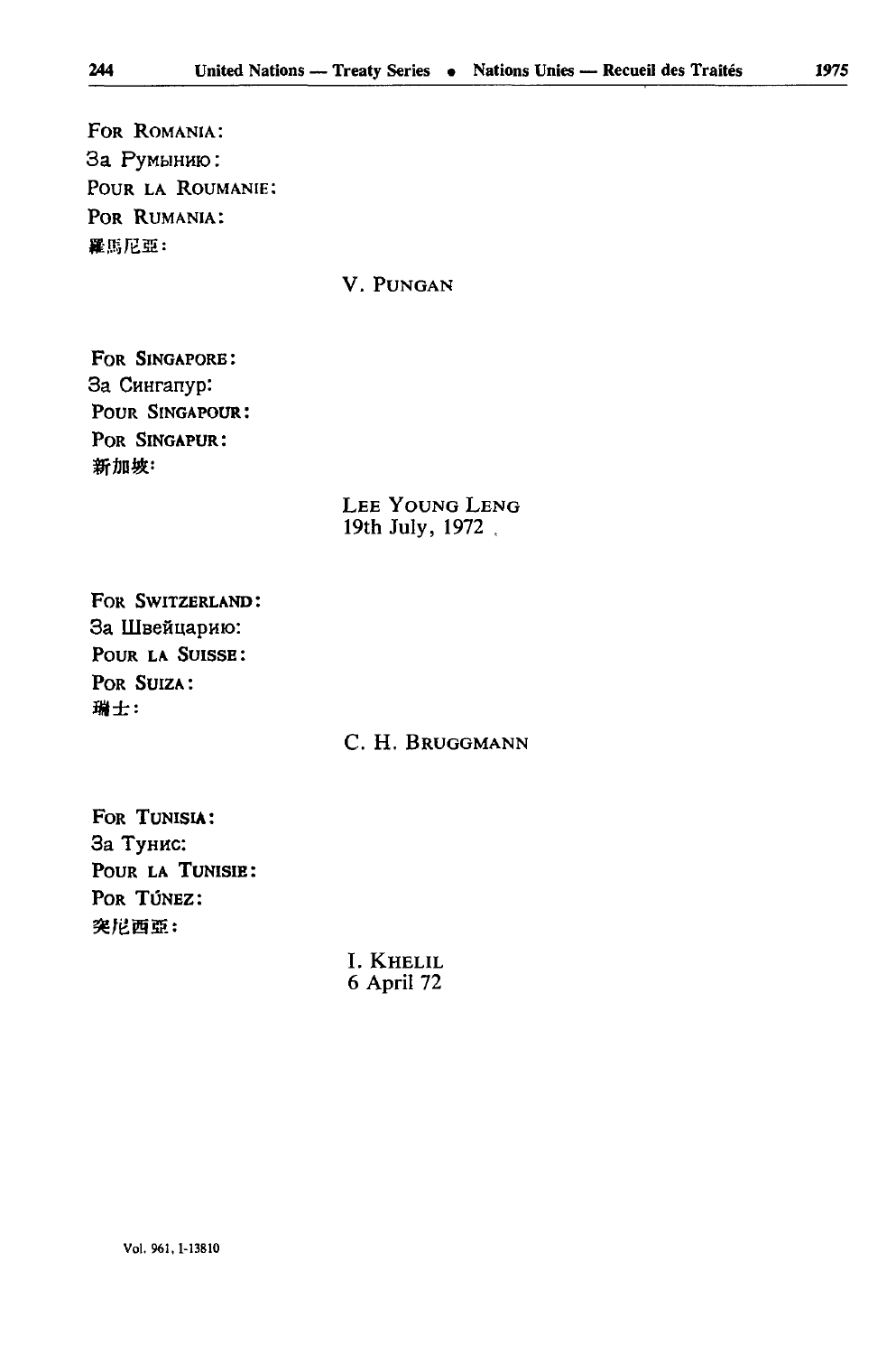*List of signatures affixed on thé orig- Liste des signatures apposées sur l'oriinal of the Convention deposited with the Government of the United States* 

*the Government of 'the United States près du Gouvernement des Etatsof America Unis d'Amérique*

FOR THE UNITED STATES OF AMERICA: 3A COEflMHEHHHE DITATbl AMEPMKM: POUR LES ÉTATS-UNIS D'AMÉRIQUE: POR LOS ESTADOS UNIDOS DE AMERICA: 利堅合衆國:

# [WILLIAM P. ROGERS]<sup>1</sup>

FOR THE UNITED KINGDOM OF GREAT BRITAIN AND NORTHERN IRELAND: ЗА СОЕДИНЕННОЕ КОРОЛЕВСТВО ВЕЛИКОБРИТАНИИ И СЕВЕРНОЙ ИРЛАНДИИ: POUR LE ROYAUME-UNI DE GRANDE-BRETAGNE ET D'IRLANDE DU NORD: POR EL REINO UNIDO DE GRAN BRETAÑA E IRLANDA DEL NORTE: 大不列顛反北愛爾蘭聯合王國:

### [CROMER]

FOR THE UNION OF SOVIET SOCIALIST REPUBLICS: ЗА СОЮЗ СОВЕТСКИХ СОЦИАЛИСТИЧЕСКИХ РЕСПУБЛИК: POUR L'UNION DES RÉPUBLIQUES SOCIALISTES SOVIÉTIQUES: POR LA UNIÓN DE REPUBLICAS SOCIALISTAS SOVIÉTICAS:

蘇維埃社會主義共和國聯邦:

**[A. DOBRYNIN]**

FOR LAOS: 3A JIAOC: POUR LE LAOS: POR LAOS:

### [T. KHAMMAO]

<sup>1</sup> Names of signatories appearing between brackets were not legible and have been supplied by the Government of the United States of America — Les noms des signataires donnés entre crochets étaient illisibles et ont été fournis par le Gouvernement des Etats-Unis d'Amérique.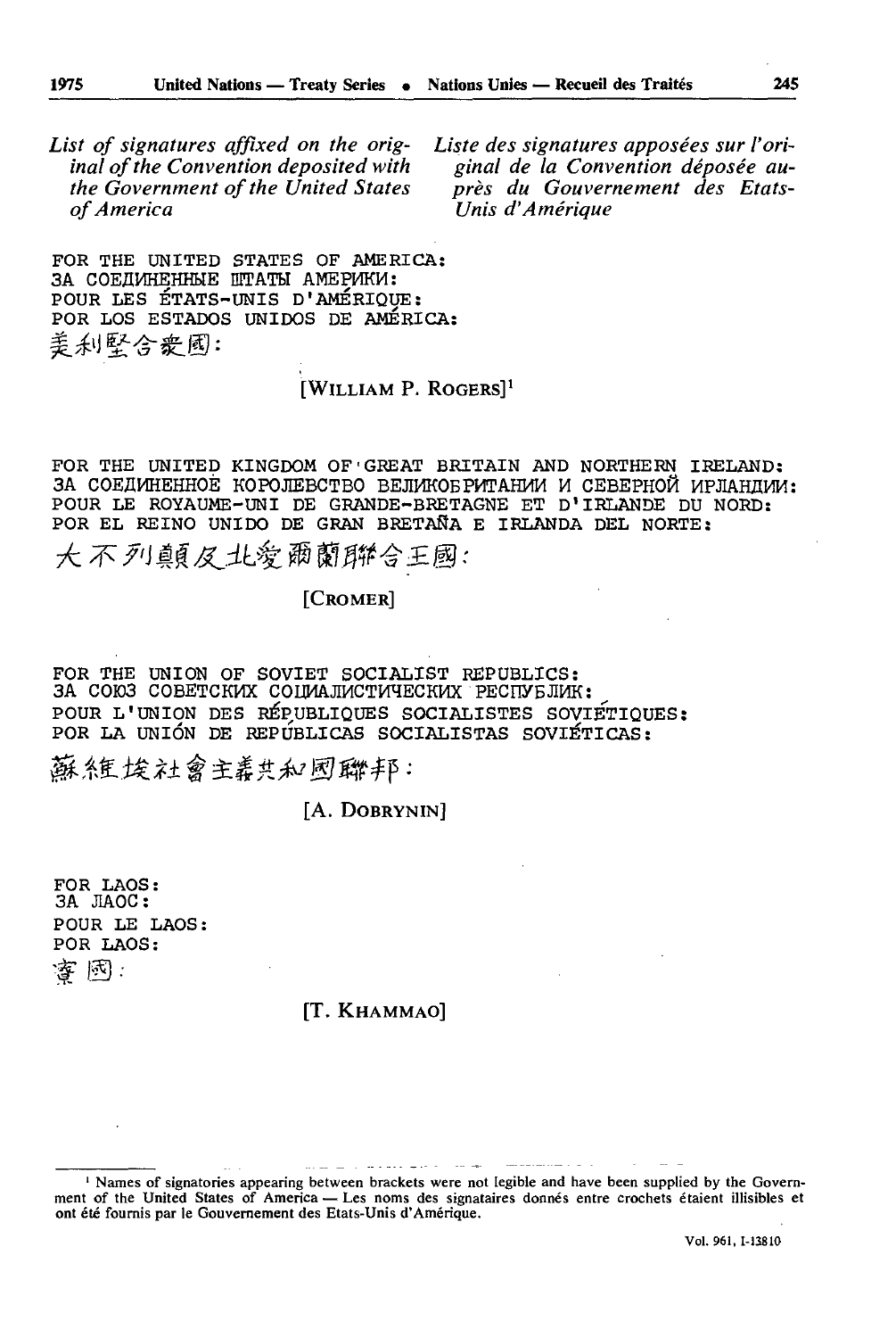FOR ICELAND:<br>ЗА ИСЛАНДИЮ: POUR L'ISLANDE: POR ISLANDIA:<br>.水息:

# [GuoM. I. GUDMUNDSSON]

*FOR* MEXICO: 3A MEKCHKY: POUR L,E MEXIQUE: POR MEXICO:

墨西哥:

# [Dr. JOSÉ JUAN DE OLLOQUI]

FOR FINLAND: ЗА ФИНЛЯНДИЮ: POUR LA FINLANDE: POR FINLANDIA: 交話:

### [OLAVI MUNKKI]

FOR ZAIRE: 3A 3AMPA: POUR LE ZAIRE: POR ZAIRE:

### [ILEKA MBOYO]

FOR NORWAY: ЗА НОРВЕГИЮ: POUR LA NORVÈGE: POR NORUEGA:<br>排队

### [ARNE GUNNENG]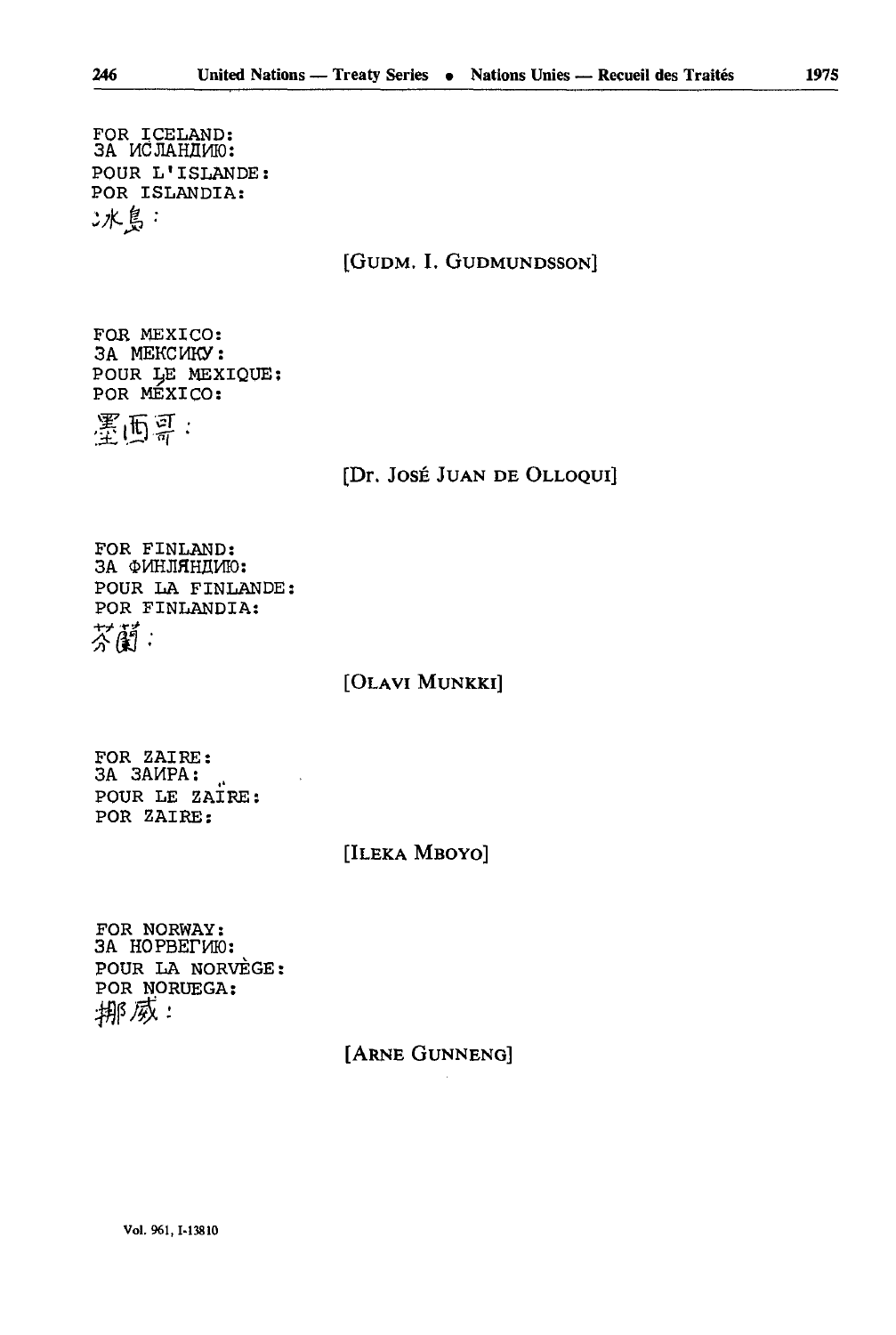FOR HUNGARY:<br>3A BEHTPMO: POUR LA HONGRIE: POR HUNGRfA:  $\Xi$ ]  $F$  $H$ :

# [Dr. SZABÔ KÂROLY]

FOR ARGENTINA:<br>3A APTEHT*V*IHY: POUR L'ARGENTINE: POR LA ARGENTINA: B可根廷:

### [CARLOS M. MUÑIZ]

FOR BULGARIA: ЗА БОЛГАРИЮ: POUR LA BULGARIE: POR BULGARIA: 保加利亞:

[Dr. L. GUERASSIMOV]

FOR COSTA RICA: 3A KOCTA-PMKY: POUR LE COSTA RICA: POR COSTA RICA:<br>哥斯*大架加*:

[R. A. ZÚÑIGA]

FOR DAHOMEY: 3A **JATOME**IO: POUR LE DAHOMEY: POR EL DAHOMEY: 美:

### **[WILFRID DE SOUZA]**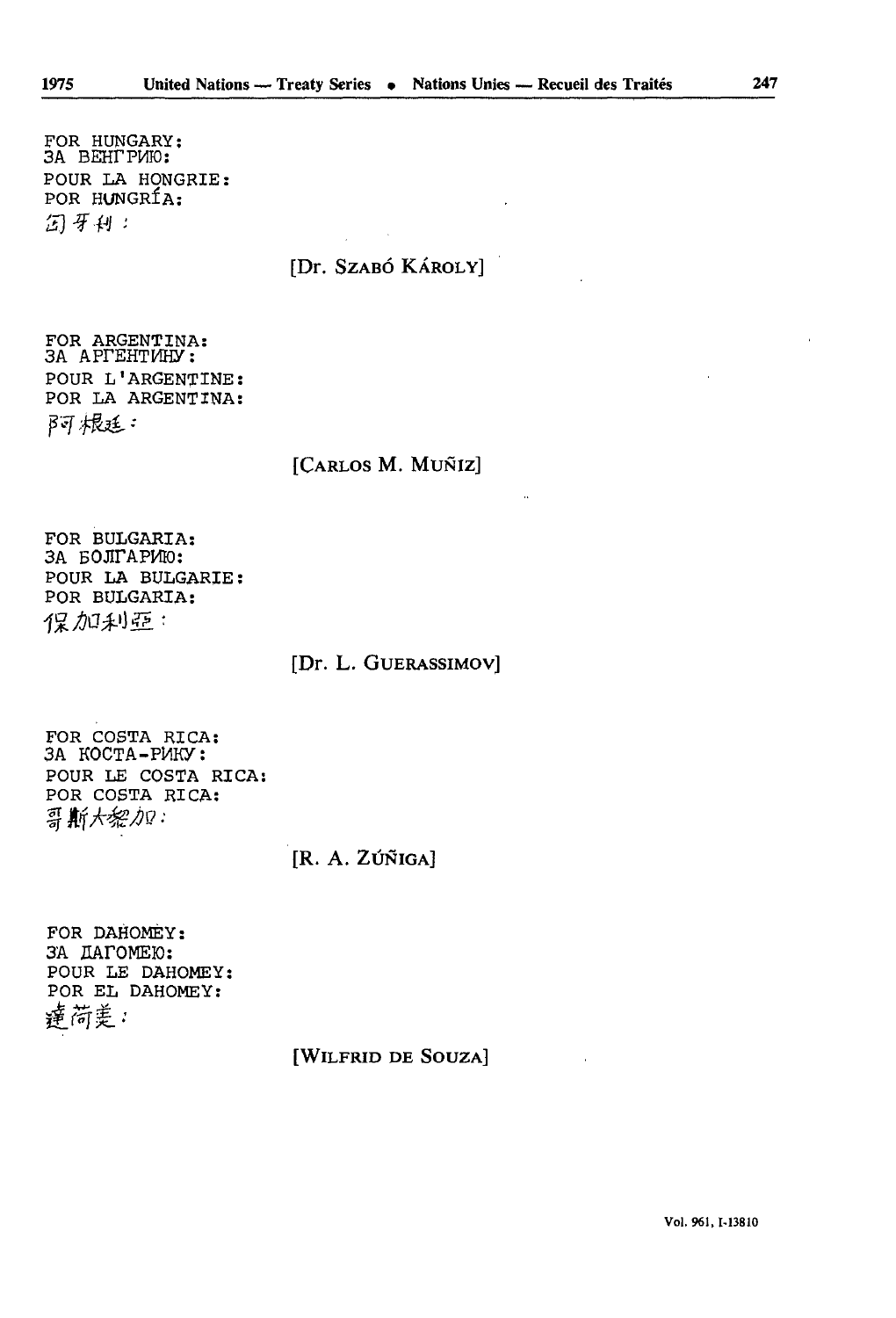FOR SWITZERLAND: ЗА ШВЕЙЦАРИЮ: POUR LA SUISSE: POR SUIZA:<br>瑞士:

# [F. SCHNYDER]

FOR COLOMBIA: 3A KOJIYMEMK): POUR LA COLOMBIE: POR COLOMBIA: **哥倫比亞:** 

### [D. BOTERO BOSHELL]

FOR THE REPUBLIC OF CHINA: 3A KMTAMCKyK) PECnYEJIMKy : POUR LA REPUBLIQUE DE CHINE: POR LA REPÚBLICA DE CHINA:<br>中某民國:

JAMES C. H. SHEN

FOR HONDURAS: 3A *TOHAYPAC*: POUR LE HONDURAS: POR HONDURAS: 宏都拉斯:

### [ROBERT GÂLVEZ R]

FOP BELGIUM: ЗА БЕЛЫГИЮ: POUR IA BELGIQUE: POR BÉLGICA: 比利時:

### [WALTER LORIDAN]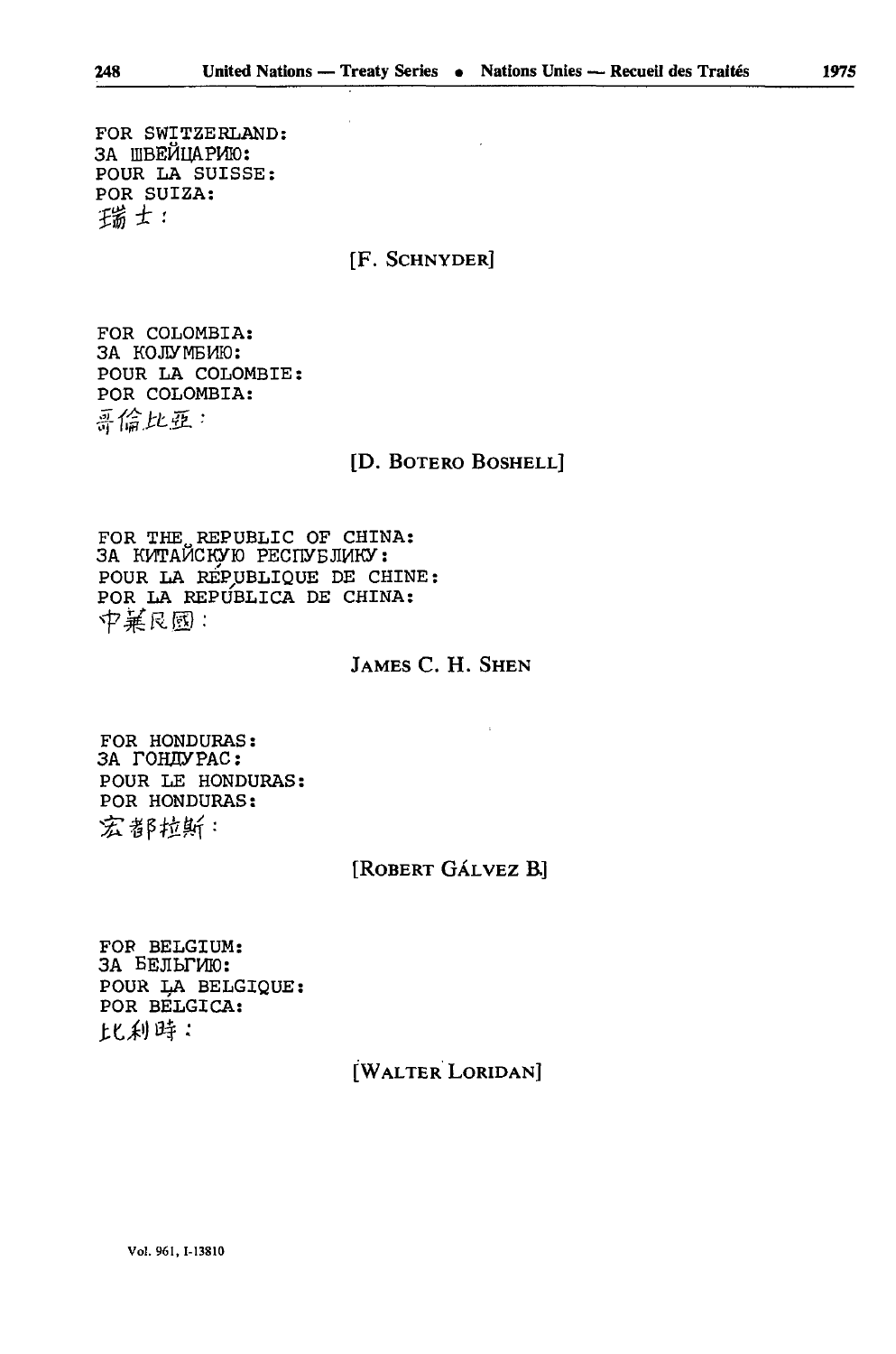FOR BURUNDI: 3A EypyHflM: POUR LE BURUNDI: POR BURUNDI:<br>布隆提:

# [NSANZE TÉRENCE]

FOR POLAND:<br>3A NOJIbWY: POUR LA POLOGNE: POR POLONIA:<br>;皮蘭:

## [TRAMPCZYNSKI]

FOR IRELAND: ЗА ИРЛАНДИЮ**:** POUR L'IRLANDE: POR IRLANDA: ※ 函蘭:

# [SEÂN Ô HÉIDEÂIN]

FOR MONGOLIA: ЗА МОНГОЛИЮ: POUR LA MONGOLIE: POR MONGOLIA:<br>蒙古:

> [M. DUGERSUREN] 10 April 1972

FOR CZECHOSLOVAKIA: 3A *HEXOCJIOBAKMIO:* POUR LA TCHÉCOSLOVAQUIE: POR CHECOSLOVAQUIA: 掉克斯拉夫:

# [Dr. DUSAN SPÂCIL]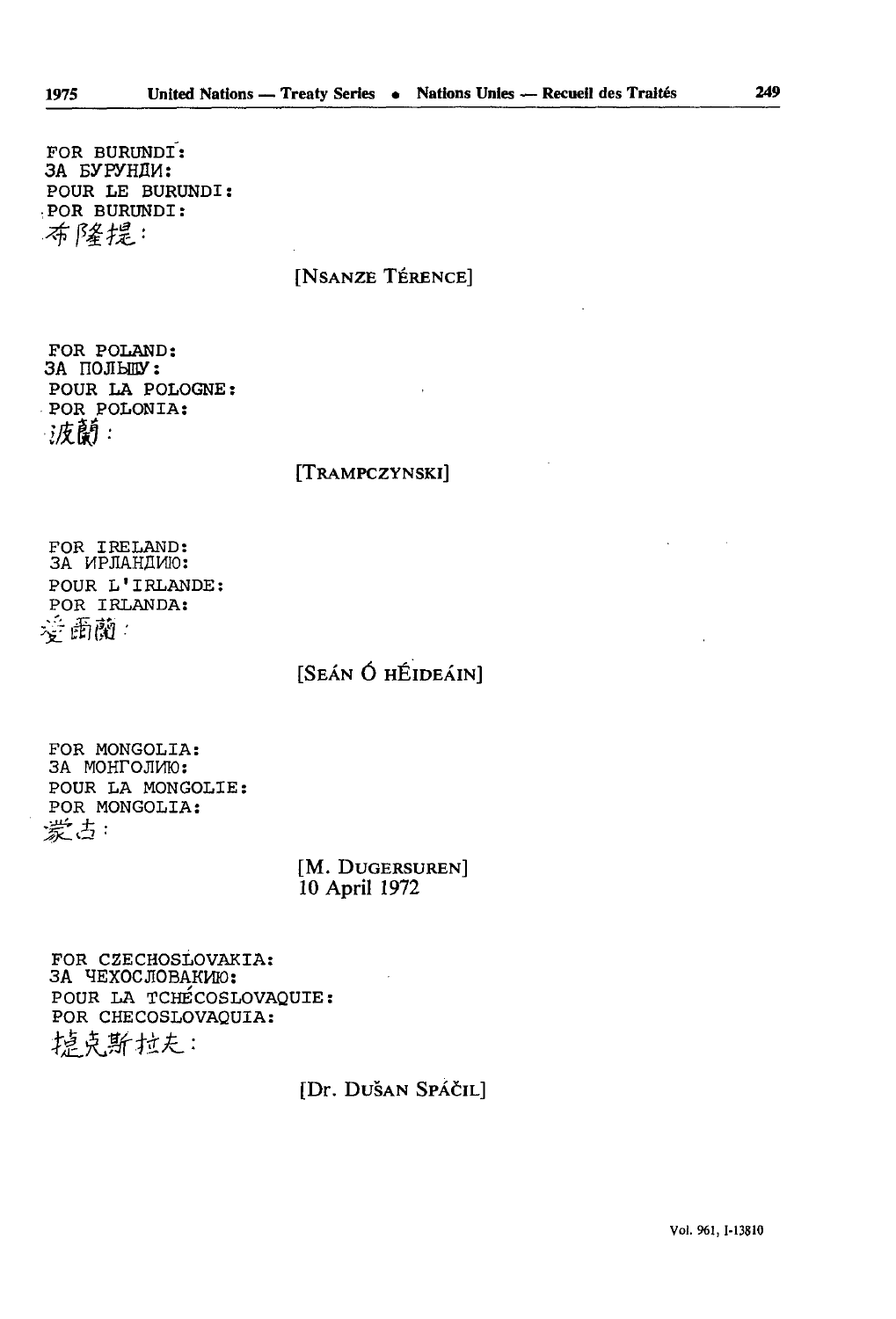FOR NICARAGUA: 3A HMKAPAFyA: POUR LE NICARAGUA: POR NICARAGUA:<br>尼*加*才立瓜:

### [GUILLERMO SEVILLA-SACASA]

FOR BOTSWANA: 3A **BOTCBAHY**: POUR LE BOTSWANA: POR BOTSWANA: 波北郎:

### [Chief LINCHWE II]

FOR ITALY: 3A HTAJIMK): POUR L'ITALIE: POR ITALTA: *義大利*:

[ËGIDIO ORTONA]

FOR HAITI: ЗА ГАИТИ: POUR HAÏTI: POR HAITÍ: 海地:

### [R. CHALMERS]

FOR EL SALVADOR: ЗА САЛЬВАДОР: 'POUR LE SALVADOR: POR EL SALVADOR: 魔 罽 互多:

### *[LA.* RIVERA]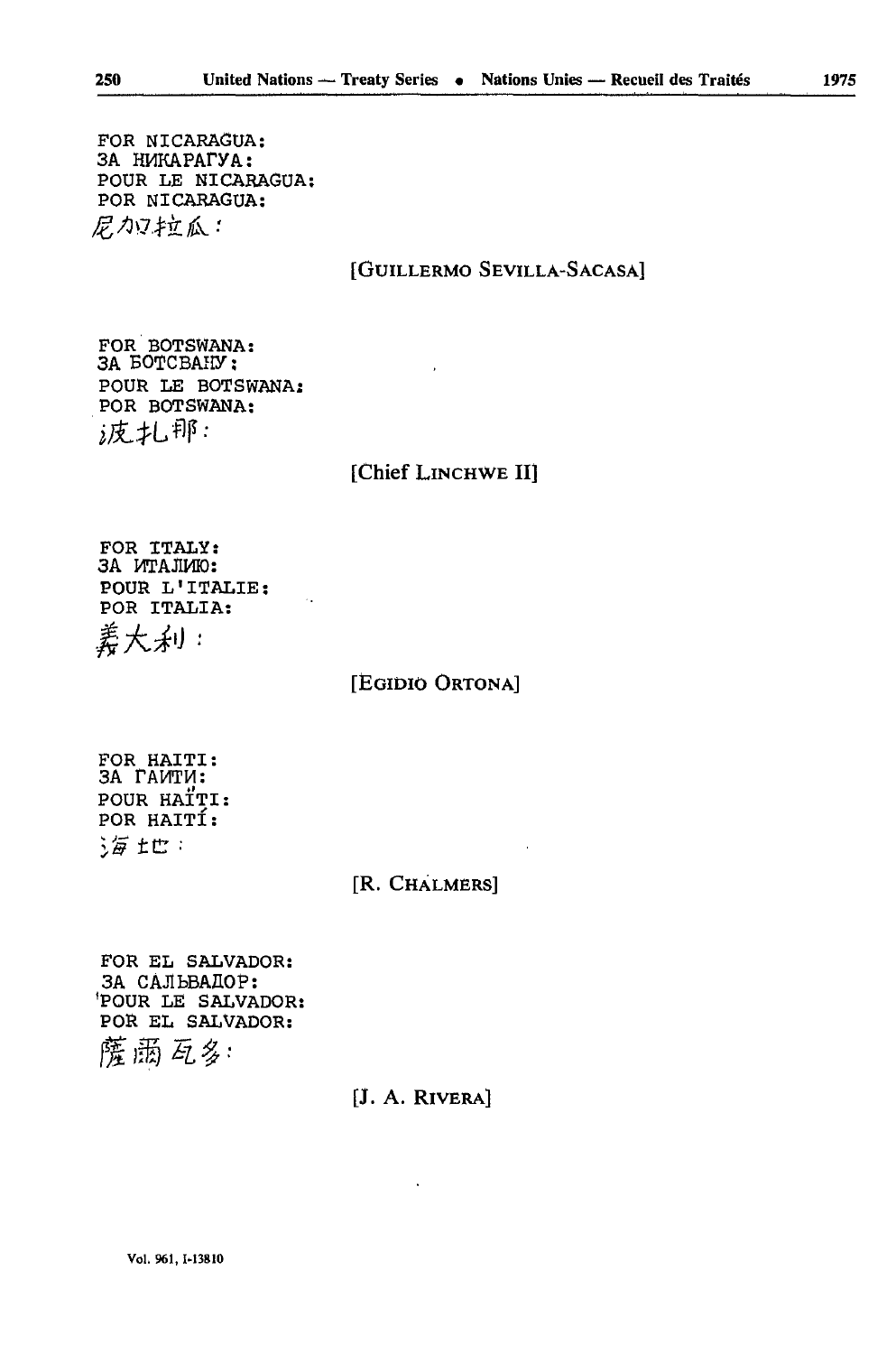FOR IRAN: 3A MPAH: POUR L'IRAN: POR IRÁN:<br>伊朗:

# [Dr. A. ASLAN **AFSHAR]**

POR ROMANIA: ЗА РУМЫНИЮ: POUR LA ROUMANIE: POR RUMANIA: 羅馬尼亞:

### [CORNELIU BOGDAN]

POR VENEZUELA: 3A BEHECy3Jiy: POUR LE VENEZUELA: POR VENEZUELA: 委内瑞拉:

[Luis UGUETO]

FOR THE KHMER REPUBLIC:<br>3A PECNYEJUKY XMEP: POUR LA REPUBLIQUE KHMERE: POR LA REPÙBLICA KHMER: 柬埔襄共和國:

[SONN]

FOR SOUTH AFRICA: 3A KOKHYIO AФPИKY: POUR L'AFRIQUE DU SUD: POR SUDÂFRICA: 南非:

[J. S. F. BOTHA]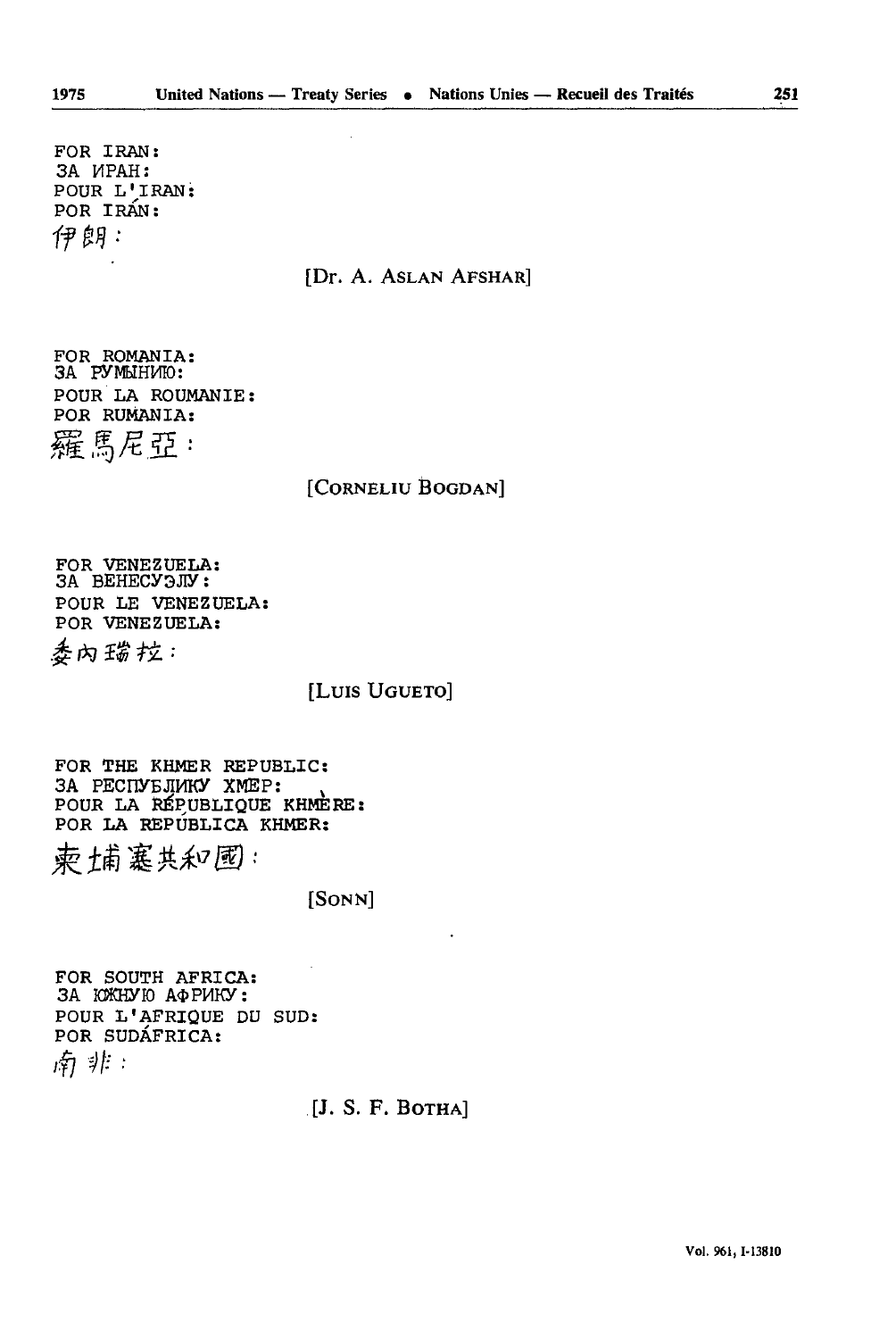FOR LEBANON: 3A JIMBAH: POUR LE LIBAN: POR EL LÍBANO:<br>*黎巴* 效:

[N. KABBANI]

FOR RWANDA: 3A PYAHIIY: POUR LE RWANDA: POR RWANDA: 盧安達

# [FIDÈLE NKUNDABAGENZI]

FOR GUATEMALA: 3A TBATEMAJiy: POUR LE GUATEMALA: POR GUATEMALA:

瓜t也馬拉:

# [J. ASENSIO WUNDERLICH]

FOR TUNISIA: 3A îyHMC: POUR LA TUNISIE: POR TUNEZ:

突 尼西亞:

### [SLAHEDDINE EL GOULLI]

FOR MOROCCO: 3A MAPOKKO: POUR LE MAROC: POR MARRUECOS:

摩 洛哥:

**[BADREDDINE SENOUSSl]**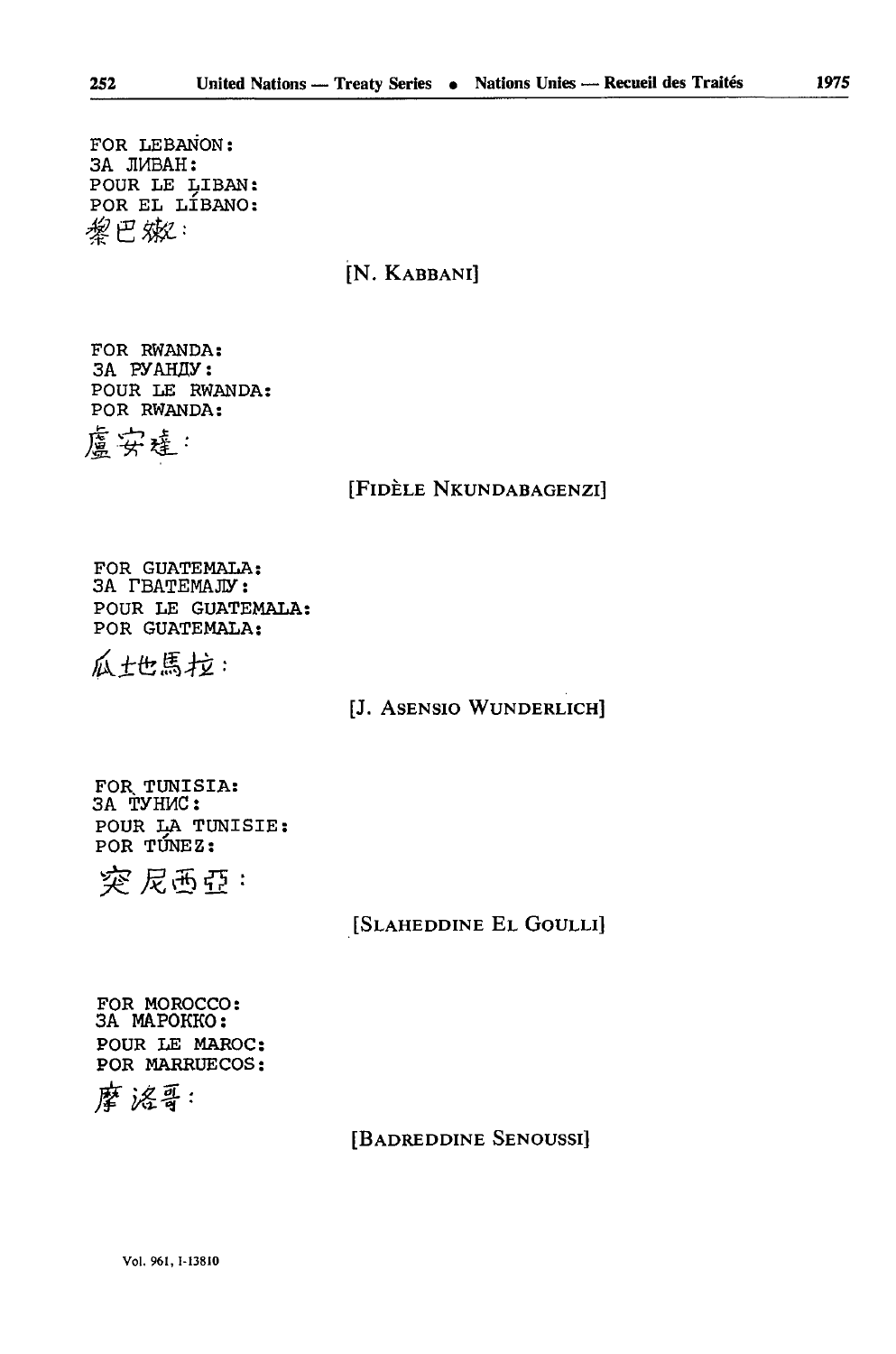FOR THE REPUBLIC OF KOREA: ЗА КОРЕЙСКУЮ РЕСПУБЛИКУ: POUR LA REPUBLIQUE DE COREE: POR LA REPUBLICA DE COREA:<br>大韓尼國:

**[HO EUL WHANG] <sup>1</sup>**

FOR SPAIN: 3A MCIIAHMK): POUR L'ESPAGNE: POR ESPANA: 西班牙:

ÂNGEL SAGAZ

FOR GHANA: 3A TAHY: POUR LE GHANA: POR GHANA: 加 纳:

> [EBENEZER MOSES DEBRAH] March 31 1972

FOR MALI: 3A MAJIM: POUR LE MALI: POR MALI: 馬利:

> [S. TRAORÉ] 10th April 1972

FOR TOGO: 3A TOPO: POUR LE TOGO: POR EL TOGO: 多哥

> [E. A. MAWUSSI] 10th April 1972

1 See p. 259 of this volume for the texts of the declarations made upon signature — Voir p. 259 du présent volume pour les textes des déclarations faites lors de la signature.

فتنوع وبالهجور

 $\omega$  .  $\sim$   $\sim$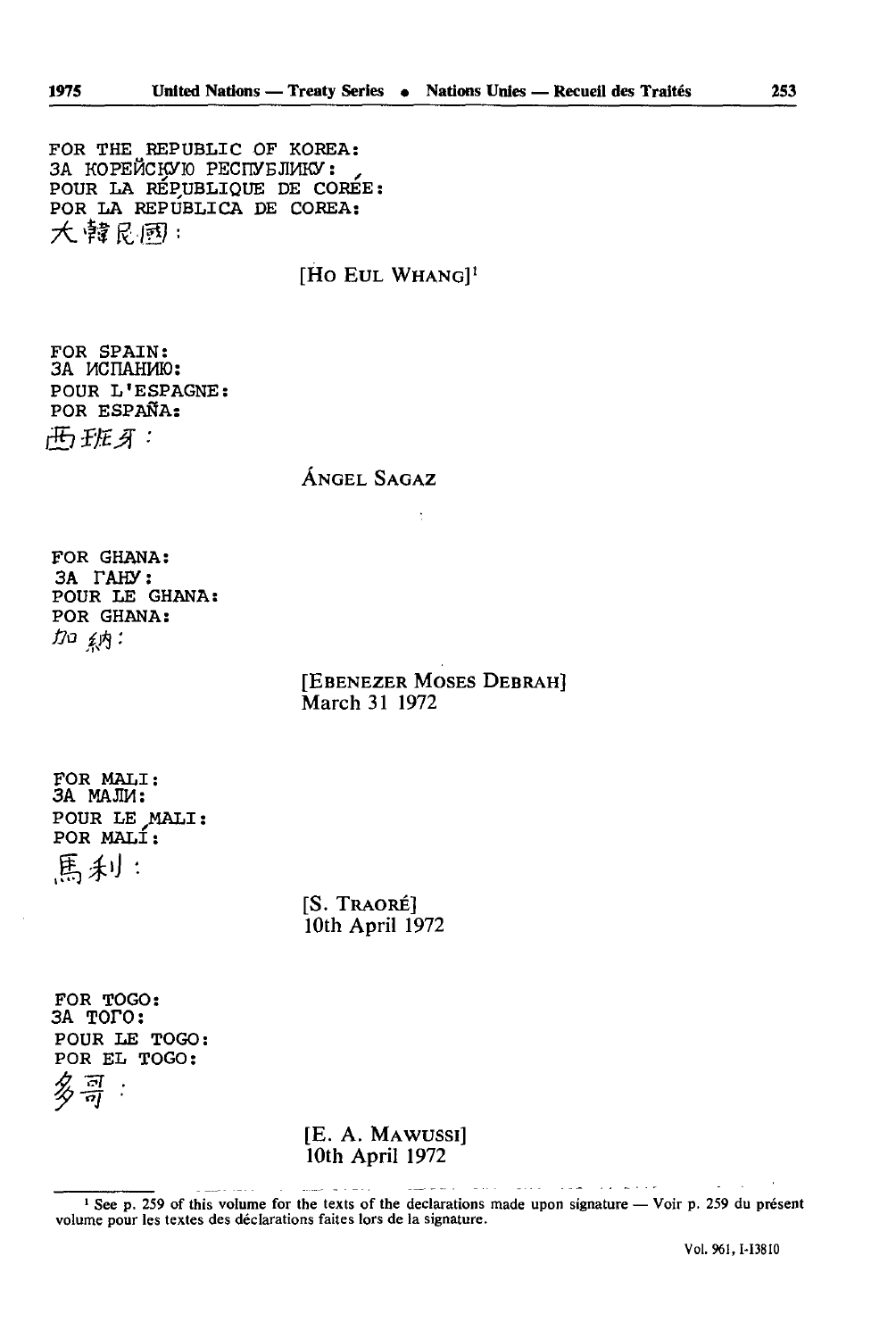FOR PERU: 3A nEPV: *f*  POUR LE PEROU: POR PERU:<br>*宋*| / 遼 :

### [F. BERCKEMEYER] 10th April 1972

FOR GREECE: 3A rPEUMK); <sup>N</sup> POUR LA GRÈCE: POR GRECIA:<br>希臘:

> Subject to ratification<sup>1</sup> [B. VITSAXIS]<sup>2</sup> April 12th 1972

FOR SENEGAL: 3A CEHETAJI: POUR LE SENEGAL: POR EL SENEGAL: 熏内加嚼:

> [A. J. COULBARY] April 14th 1972

FOR DENMARK: 3A EAHWQ: POUR LE DANEMARK: POR DINAMARCA: 丹麥  $\cdot$ 

> [Eyvind BARTELS] 19/4-72

<sup>&</sup>lt;sup>1</sup> Sous réserve de ratification.

*<sup>1</sup> See p.* 259 of this volume for the texts of the declarations made upon signature — Voir p. 2S9 du pré sent volume pour les textes des déclarations faites lors de la signature.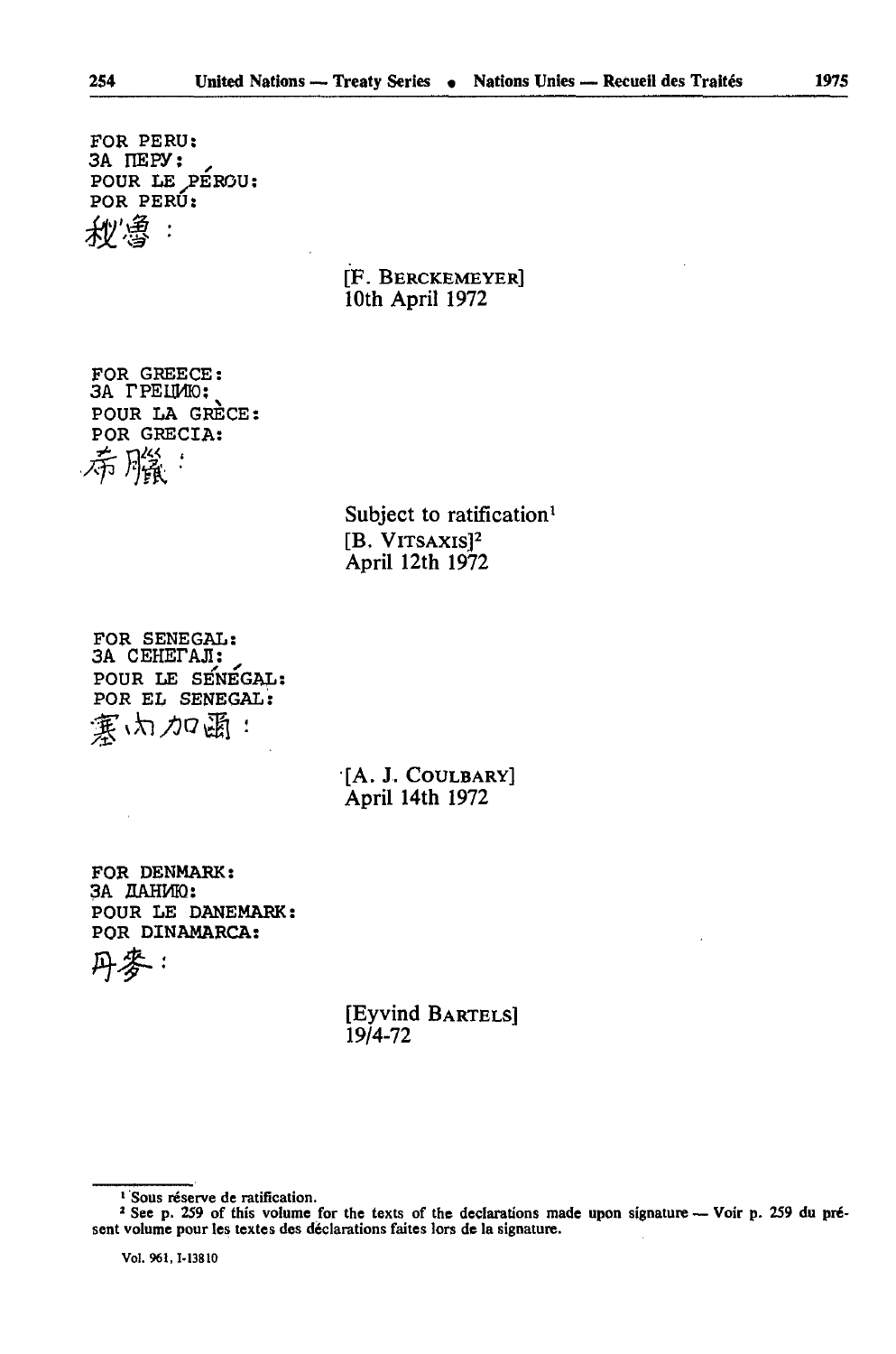FOR ECUADOR: 3A ЭКВАДОР: POUR L'EQUATEUR: POR EL ECUADOR: 亿队多

> Sujeto a ratificación<sup>1</sup> [ORLANDO GABELA] April 25th, 1972

FOR LUXEMBOURG: 3A JIOKCEMEYPT: POUR LE LUXEMBOURG: POR LUXEMBURGO:

盧森堡

[JEAN WAGNER] April 25th 1972

FOR THE DOMINICAN REPUBLIC: ЗА ДОМИНИКАНСКУЮ РЕСПУБЛИКУ: POUR LA RÉPUBLIQUE DOMINICAINE: POR LA REPUBLICA DOMINICANA:

多明尼加共和 國

[S. ORTIZ] April 26, 1972

FOR THE CENTRAL AFRICAN REPUBLIC: ЗА ЦЕНТРАЛЬНОАФРИКАНСКУЮ РЕСПУБЛИКУ POUR LA REPUBLIQUE CENTRAFRICAINE: POR LA REPUBLICA CENTROAFRICANA:

中非共和国

27.4.1972 **[CHRISTOPHE MAIDOU]**

**<sup>1</sup> Subject to ratification — Sous réserve de ratification.**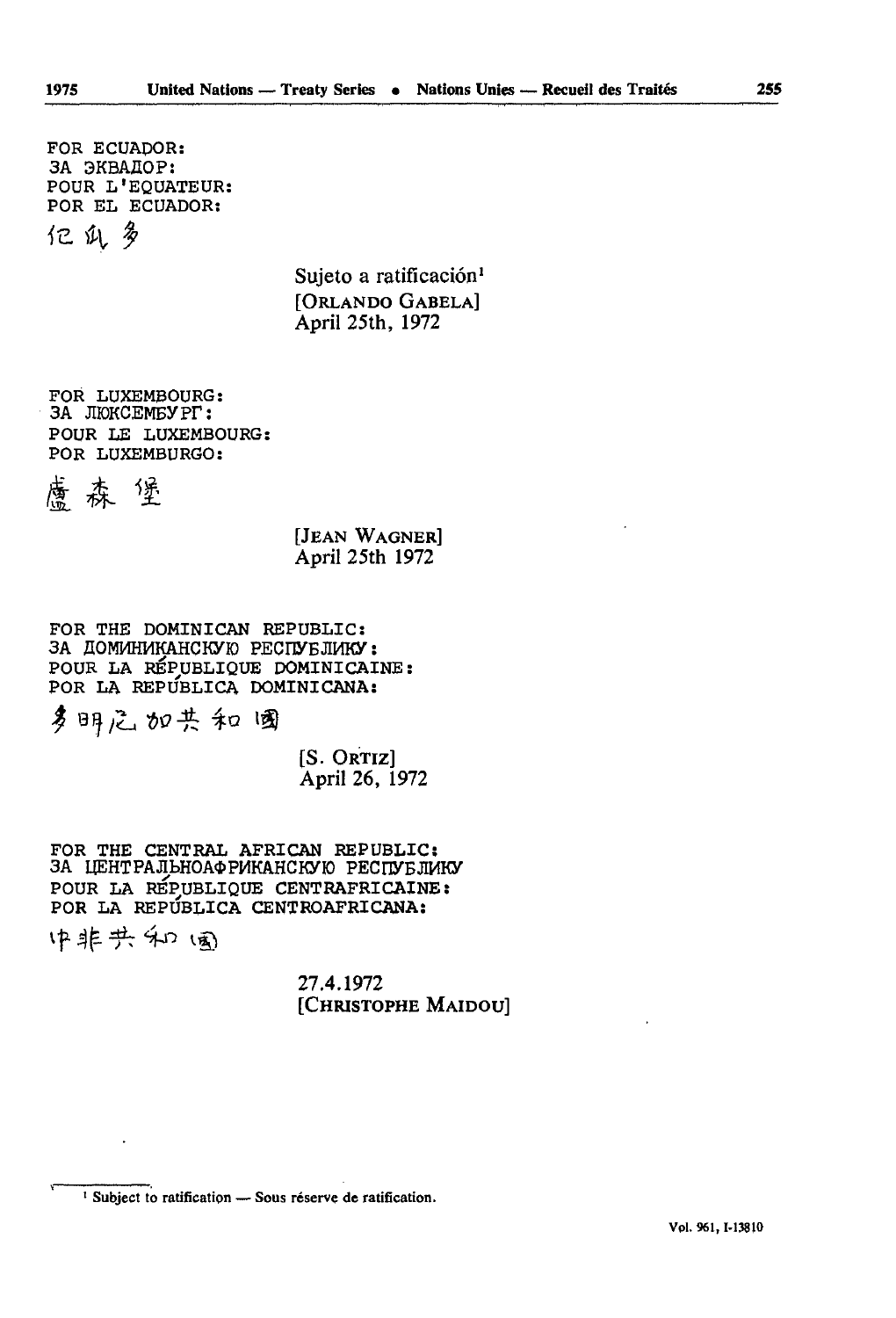FOR CYPRUS:<br>3A KMIIP: POUR CHYPRE: POR CHIPRE: 審 普勒斯

> **[A. NlCOLAIDES]** May 12, 1972

FOR JORDAN: 3A MOPflAHMK): POUR LA JORDANIE: POR JORDANIA:

名 $\sqrt{9}$ 

[Z. MUFTI] May 25, 1972

FOR NIGER: 3A HMTEP: POUR LE NIGER: POR NIGER:<br>尼日尔:

> May 24th 1972 [O. G. YOUSSOUFOU]

FOR AUSTRIA: 3A ABCTPMO: POUR L'AUTRICHE: POR AUSTRIA:<br>望 地利:

> May 30th 1972 [GRUBER]

FOR TANZANIA: 3A TAH3AHMD: POUR LA TANZANIE: POR TANZANIA:<br>但尚尼亞:

> [SHILAM] May 31, 1972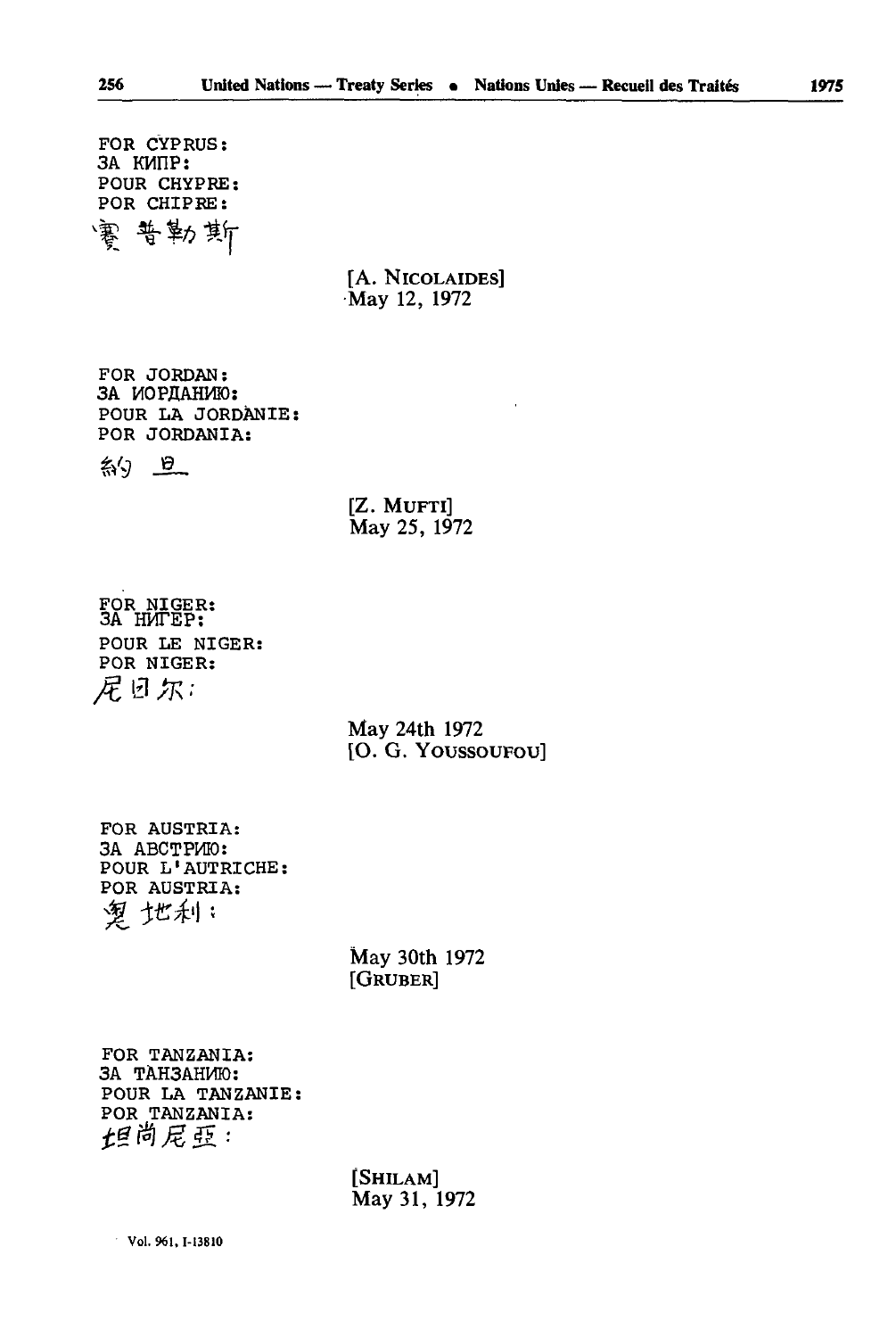FOR THE GAMBIA: ЗА ГАМБИЮ: POUR LA GAMBIE: **POR LA GAMBIA:**<br>R<sub>E</sub>LL W:

## [ANDREW DAVID CAMARA] 2/6/721

FOR KUWAIT: 3A KYBEЙT: POUR LE KOWEÏT: POR KUWAIT:<br>科威华:

### [SALEM S. AL-SABAH] 6/7/19722

FOR NEW ZEALAND: ЗА НОВУЮ ЗЕЛАНДИЮ:, POUR LA NOUVELLE-ZELANDE: POR NUEVA ZELANDA: 紐 四 藺

> [FRANK CORNER] 19 June 1972

FOR NEPAL: 3À HENAJ:, POUR LE NEPAL: POR NEPAL: 尼泊爾

> [KUL SHEKHAR SHARMÂ] 19 June 1972

FOR BRAZIL: 3A БРАЗИЛИЮ: POUR LE BRESIL: POR EL BRASIL: 巴西

> [JoÂo AUGUSTO DE ARAUJO CASTRO] 13 July 1972

1 2 June 1972 — 2 juin 1972. 2 7 June 1972 —7 juin 1972.

Vol. 961,1-13810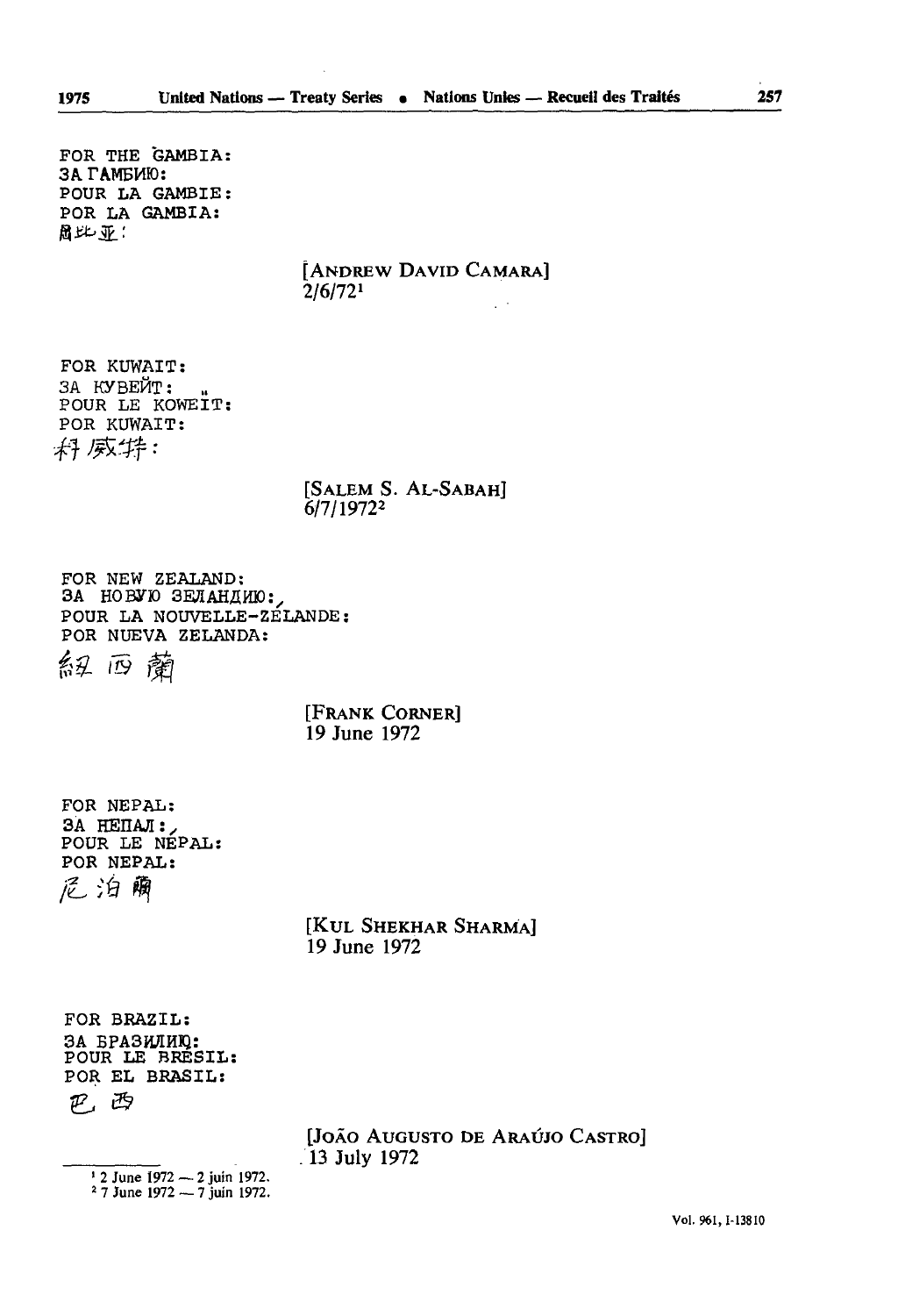POR SIERRA LEONE: 3A CLEPPA-JIEOHE : POUR LE SIERRA LEONE: POR SIERRA LEONA: (獅王山

> [J. A. C. DAVIES] 17 July 1972

POR SINGAPORE: 3A CHHPAIIVP: POUR SINGAPOUR: POR SINGAPUR: 新加坡

# **[E. S. MONTEIRO]** 19 July 1972

FOR PAKISTAN: 3A riAKMCTAH: POUR LE PAKISTAN: POR PAKISTAN: 巴基斯坦

à,

### [S. M. KHAN] 10th August 1972

FOR THE PHILIPPINES:<br>3A QUIMINUMHAI: POUR LES PHILIPPINES: POR LAS FILIPINAS:<br>菲律富

> **[EDUARDO ROMUALDEZ]** Aug. 22nd/1972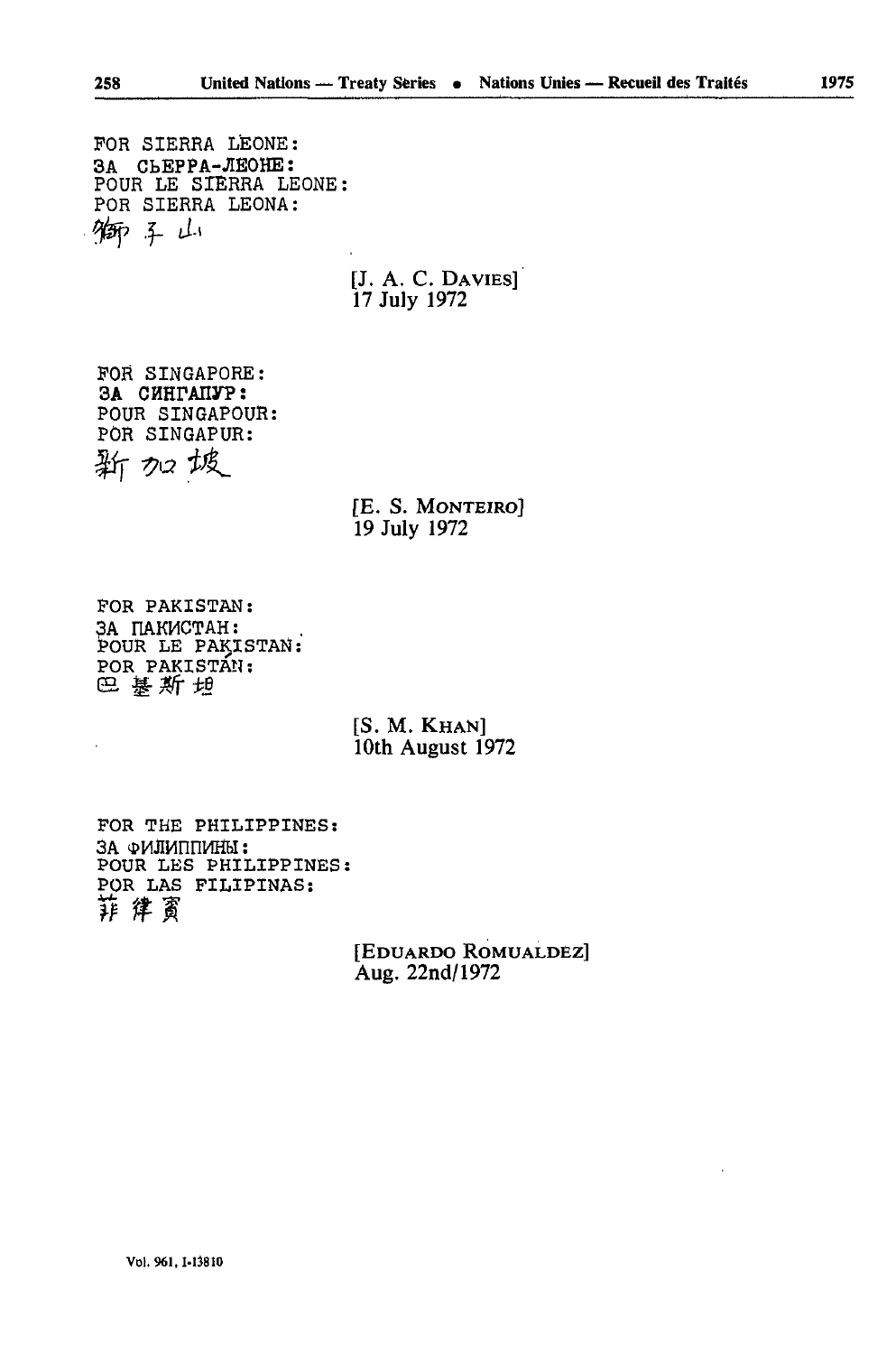# DECLARATIONS MADE UPON SIGNATURE

### *GREECE*

### *At Washington:*

"Greece accepts the decisions of the Committee of Reparations—pro vided by the Convention—as manda tory only on a reciprocal basis."

# *REPUBLIC OF KOREA*

*At London and Washington:*

"The signing by the Government of the Republic of Korea of the pres ent Convention does not in any way mean or imply the recognition of any territory or regime which has not been recognized by the Government of the Republic of Korea."

### DÉCLARATIONS FAITES LORS DE LA SIGNATURE

# *GRÈCE*

### [TRADUCTION — TRANSLATION]

### *A Washington :*

La Grèce ne reconnaît comme obli gatoires les décisions de la Commission de règlement des demandes prévues par la Convention que sur la base de la réciprocité.

# *RÉPUBLIQUE DE CORÉE*

### [TRADUCTION — TRANSLATION]

*A Londres et à Washington :*

La signature de la présente Conven tion par le Gouvernement de la Répu blique de Corée ne signifie ou ne laisse entendre en aucune façon qu'il recon naît un territoire ou un régime qui n'a pas été reconnu par le Gouvernement de la République de Corée.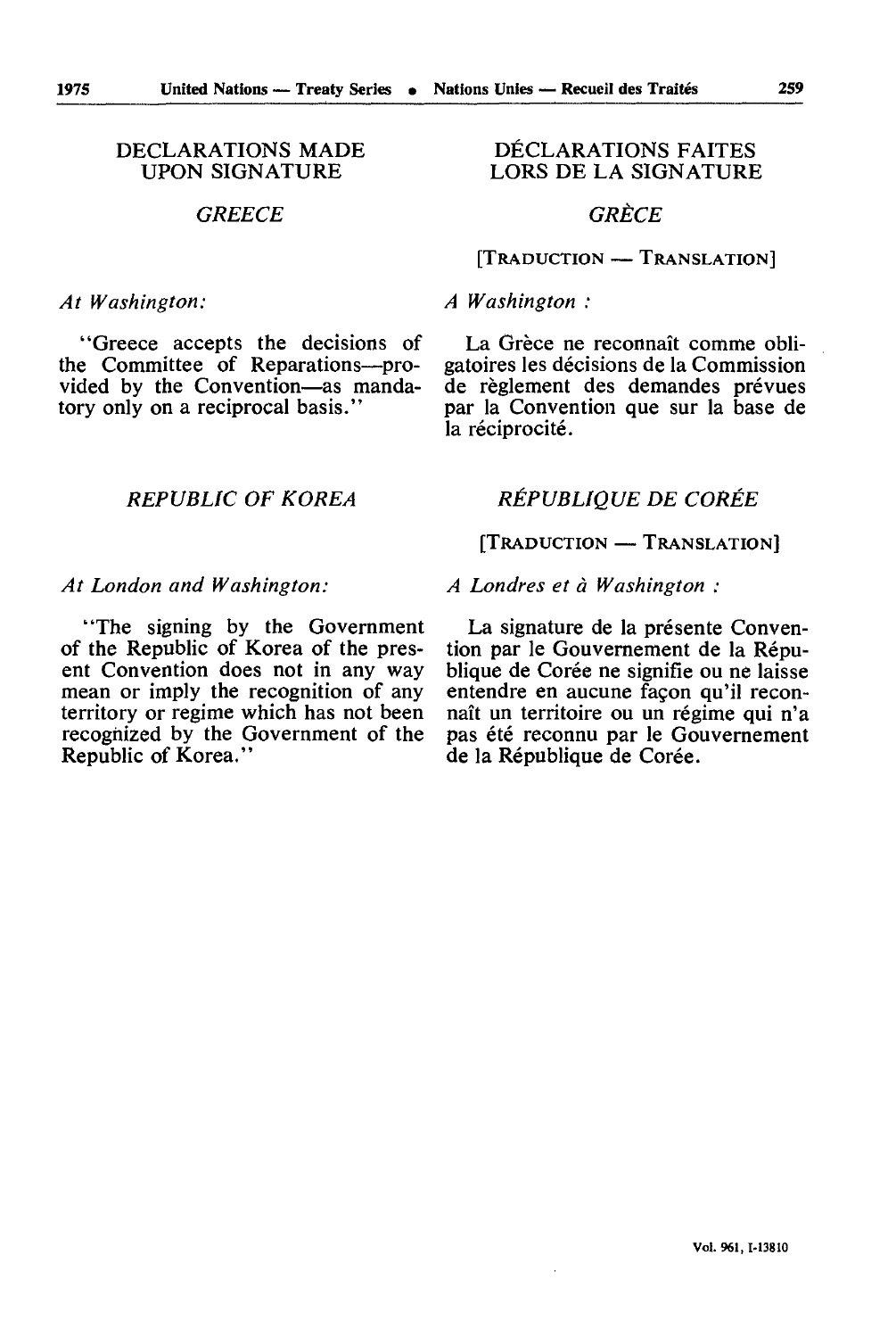### DECLARATIONS MADE UPON RATIFICATION AND ACCESSION

# *IRAQ IRAQ*

### DÉCLARATIONS FAITES LORS DE LA RATIFICATION ET DE L'ADHÉSION

[ARABIC TEXT — TEXTE ARABE]

لما ان انضام الجمهورية العراقية الى هذه الاتفاقية لايحون بال حسسها ل من الاحوال معنى الاعتراف باسرائيل ولايو°دى الى الدخول مصها في اية علاتـــات واقرارا بذلك اصدرنا هذه الوئيئة ووقعنا طيبا وتم ختميا بالختم السمبورن .

 $[T$ RANSLATION<sup>1</sup> — TRADUCTION<sup>2</sup>]

[TRADUCTION — TRANSLATION]

### *At Moscow:*

*...* Accession, however, by the Re public of Iraq to the Convention afore mentioned shall in no way signify rec ognition of Israel or be conducive to entry into any relations with it ...

#### *IRELAND*

# *A Moscou :*

*...* Toutefois, l'adhésion de la Répu blique d'Iraq à la Convention susmen tionnée ne signifie nullement que l'Iraq reconnaît Israël ni qu'il établira des relations avec lui ...

### *IRLANDE*

[TRADUCTION — TRANSLATION]

#### *At London and Washington:*

"Having regard to the terms of oper ative paragraph 3 of resolution 2777 (XXVI) adopted by the General Assem bly of the United Nations on 29th No vember,  $1971$ ,<sup>3</sup> the Government of Ireland hereby declare that Ireland will recognise as binding, in relation to any other State accepting the same obliga tion, the decision of a Claims Commis sion concerning any dispute to which Ireland may become a party under the Convention on International Liability for Damage Caused by Space Objects, which was opened for signature in

### *A Londres et à Washington :*

Eu égard aux termes du paragraphe 3 du dispositif de la résolution 2777 (XXVI) adoptée par l'Assemblée géné rale des Nations Unies le 29 novembre 1971<sup>1</sup>, le Gouvernement de l'Irlande déclare par la présente qu'il reconnaî- ,tra comme obligatoire à l'égard de tout autre Etat acceptant la même obliga tion, la décision de la Commission de règlement des demandes concernant tout différend auquel l'Irlande pourra devenir partie en vertu de la Conven tion sur la responsabilité internationale pour les dommages causés par les

<sup>1</sup> Translation supplied by the Government of the Union of Soviet Socialist Republics.

<sup>2</sup> Traduction fournie par le Gouvernement de l'Union des Républiques socialistes soviétiques. 3 United Nations, *Officiai Records of the General* 

*Assembly, Twenty-sixth Session, Supplement No. 29*  (A/8429), p. 25.

<sup>1</sup> Nations Unies, *Documents officiels de l'Assem blée générale, vingt-sixième session, Supplément n" 29 ,* (A/8429), p. 25.